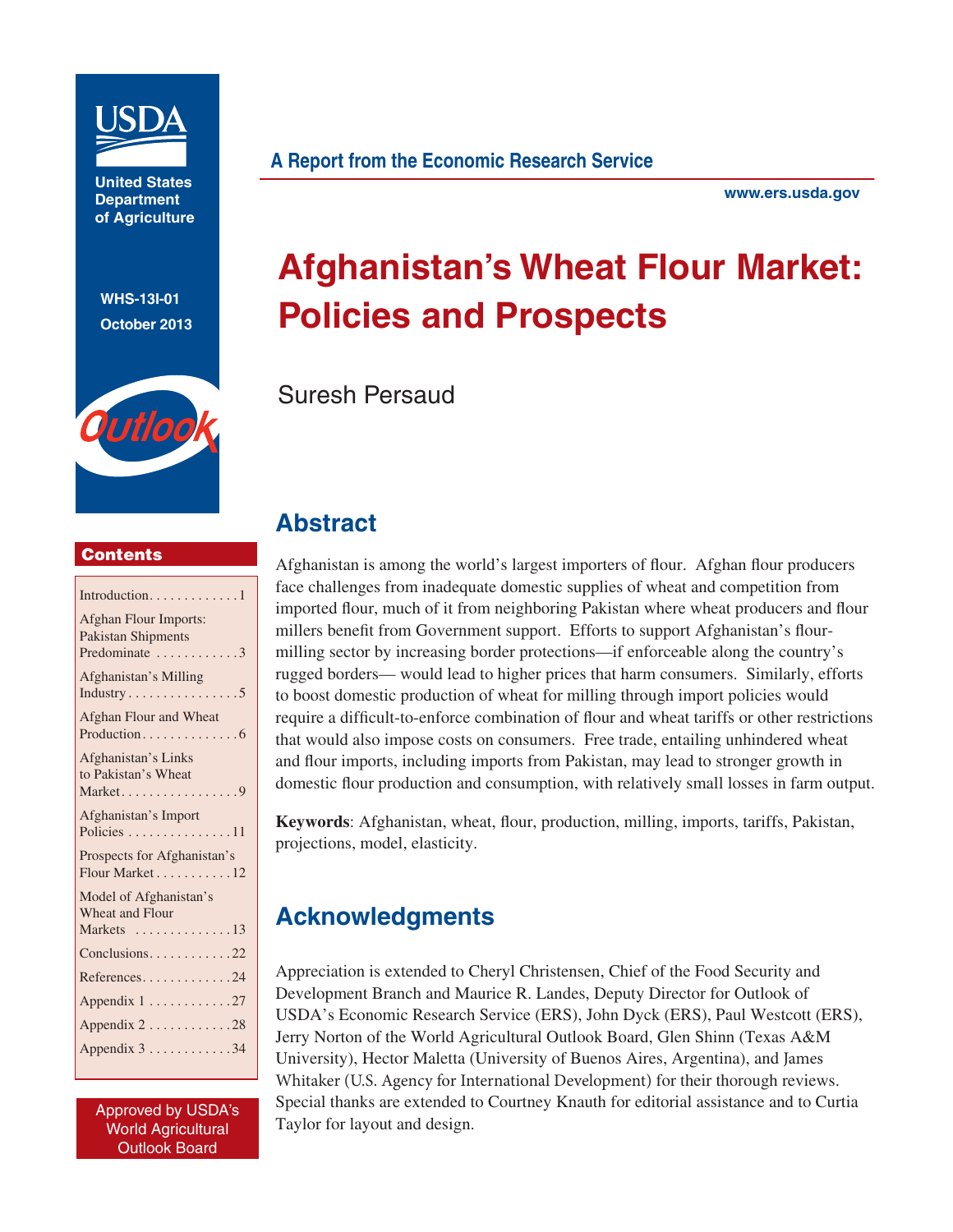# **Introduction**

Afghanistan, strategically positioned between Central Asia, the Middle East, and South Asia, has emerged as one of the world's largest importers of flour. In the post-2000 period, although flour production has increased rapidly, demand has grown even faster, spurred by a rapidly expanding population and strong economic growth (albeit from a low base). The gap between domestic supply and demand began expanding in 2001 and exploded in 2006, when flour imports first surpassed 1 million metric tons (MMT) (fig. 1). Despite its landlocked location and weak transportation links, Afghanistan's flour imports averaged 1.6 MMT, ahead of Uzbekistan  $(1.5$ MMT) and Iraq (1.1 MMT) (2009/10-2010/11; table 1).

Flour milling is Afghanistan's largest official (non-opium) agroindustry, and wheat is the country's major crop and staple food. Afghan flour producers cope with challenges stemming from low and highly variable supplies of wheat, as well as competition from imported Pakistani flour. Although the Afghan Government has at times set tariffs on flour and wheat imports to support domestic production (FAO, 2010), efforts to use border policies to shield Afghan millers from foreign competition—to the extent they are enforceable along the country's rugged borders—can impose costs on consumers. This study focuses on the role that policy interventions aimed at protecting Afghanistan's wheat milling and farming sectors play in shaping the country's long-term growth prospects for domestic flour production and imports, and evaluates their potential impacts on consumers and farmers.





#### 1,000 metric tons

Sources: Production and imports are author's estimates based on FAOSTAT database, USDA PS&D database, and IGC database.

Note: Appendix 3 provides method used for computing flour production.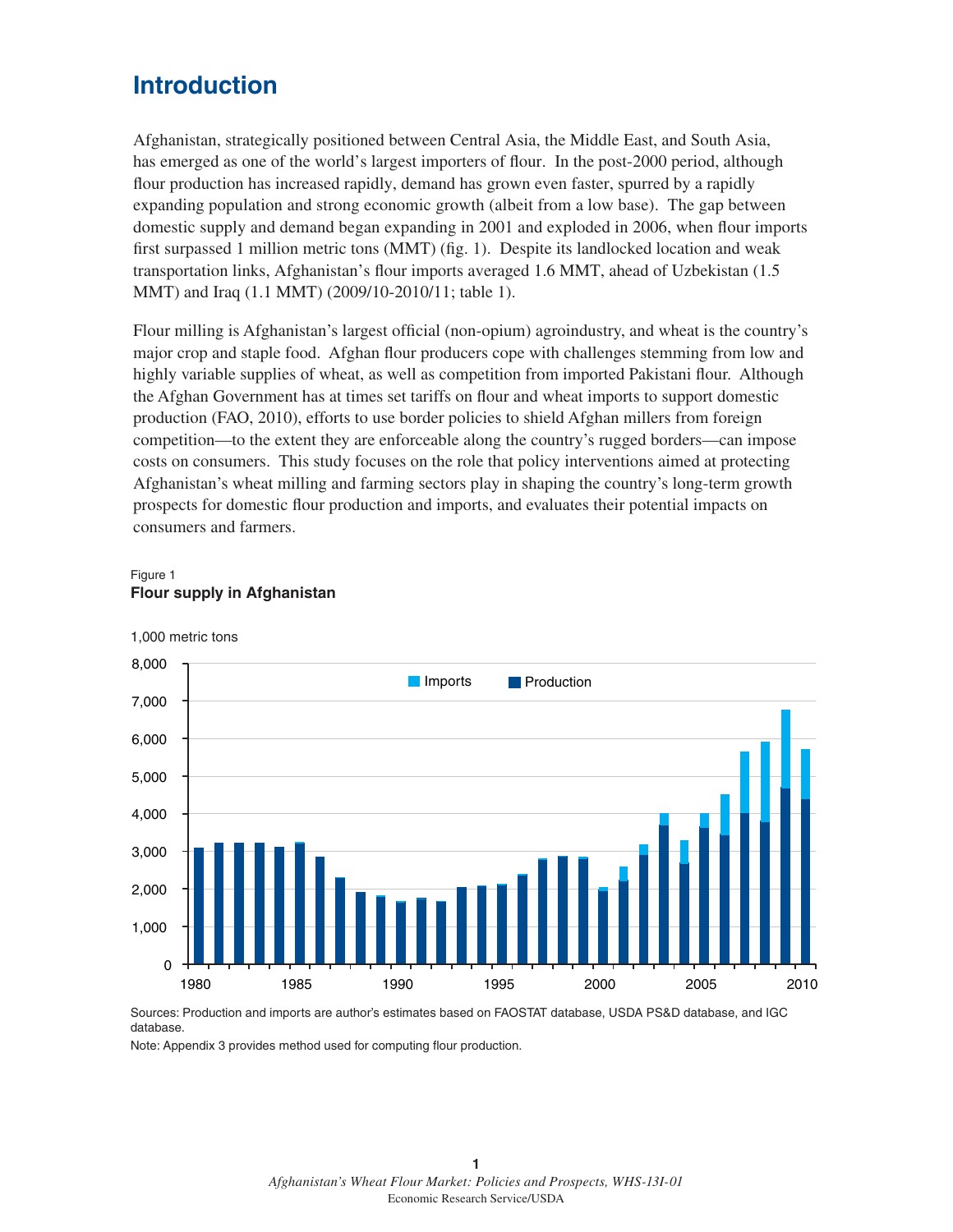## Table 1 **Key flour importers**

| Country     | 2009/10 | 2010/11  | 2011/12 <sup>1</sup> |
|-------------|---------|----------|----------------------|
|             |         | 1.000 MT |                      |
| Afghanistan | 1779    | 1327     | 1100                 |
| Uzbekistan  | 1499    | 1415     | 1900                 |
| Iraq        | 1184    | 989      | 1400                 |
| Indonesia   | 1005    | 1062     | 900                  |

1Estimate.

Note: wheat-equivalent basis.

Source: International Grains Council (2013).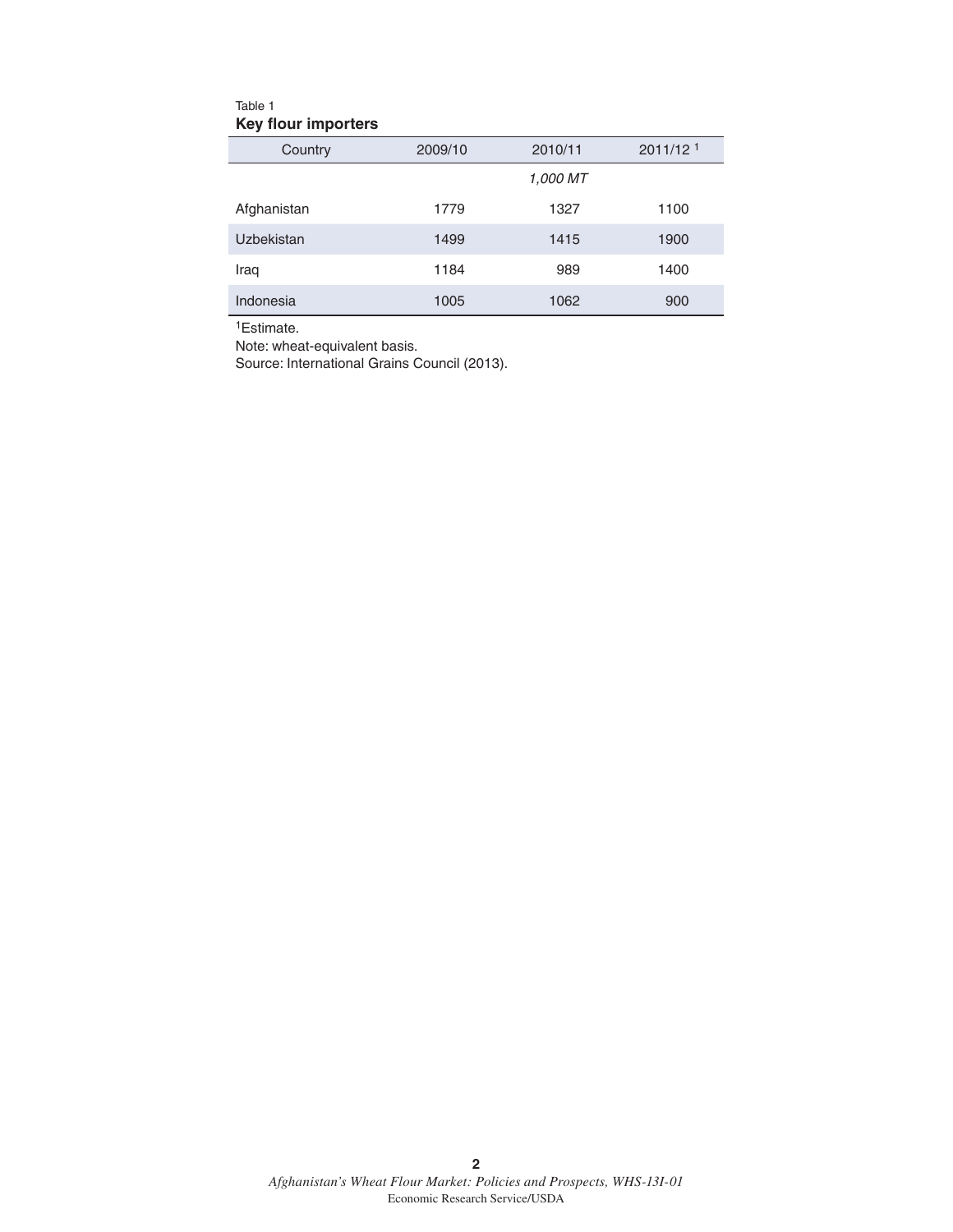# **Afghan Flour Imports: Pakistan Shipments Predominate**

Globally, wheat grain is more heavily traded than wheat flour because of generally more restrictive trade policies on flour, which are intended to allow importing countries to retain the value-added from doing their own wheat milling. Imports and exports of wheat flour are also limited, however, by logistical challenges, including the quality deterioration associated with transporting wheat flour, which has a shorter "shelf life" than wheat grain. Afghanistan stands in sharp contrast to the international norm in its ratio of wheat grain to wheat flour imports: flour comprises approximately 74 percent of Afghanistan's total wheat imports  $(2009/10-2010/11$  average; fig. 2). The country relies more heavily on imports of the processed commodity, in effect leaving the value-added from milling to other countries.

Afghanistan is a landlocked country, bordered on the west by Iran, on the south and the east by Pakistan, and on the north by Turkmenistan, Uzbekistan, and Tajikistan. Afghanistan imports wheat and flour from a number of these neighboring countries, with Pakistan and Kazakhstan the leading suppliers. However, with a shared border of 1,600 kilometers and a long history of trade, Pakistan is the dominant supplier of wheat, mostly in the form of flour, to Afghanistan. The private millers and traders of Pakistan work closely with Afghan traders (Khan, 2007). Pakistani wheat flour is widely accepted by Afghan consumers because of its quality, $\frac{1}{1}$  and Pakistani mills extend credit to Afghan traders seeking to purchase flour (Schulte, 2007; Khan, 2007). Kazakhstan, the largest exporter of wheat in the region and in recent years a dominant flour exporter, does not share a border with Afghanistan. The quantities of Kazakh wheat and flour that have been exported to Afghanistan arrived via circuitous routes through Tajikistan, Uzbekistan, and Turkmenistan (Khan, 2007).

Afghanistan's Ring Road has a critical role in removing physical constraints to flour trade. Extending from Kabul to Kandahar to Hirat before looping back to Kabul, the Ring Road was designed to link major cities in Afghanistan. The road has generated economic benefits by



## Figure 2 **Composition of Afghan wheat imports (2009/10 - 2010/11 average)**

Source: International Grains Council (IGC) (2013).

<sup>&</sup>lt;sup>1</sup>Afghanistan's wheat tends to be low-quality in that it is low in gluten, lacks stickiness needed for flat bread baked in tandoor ovens, and has low protein content, and thus is often blended with wheat from Kazakhstan and Pakistan (USDA, 2012; Schulte, 2007).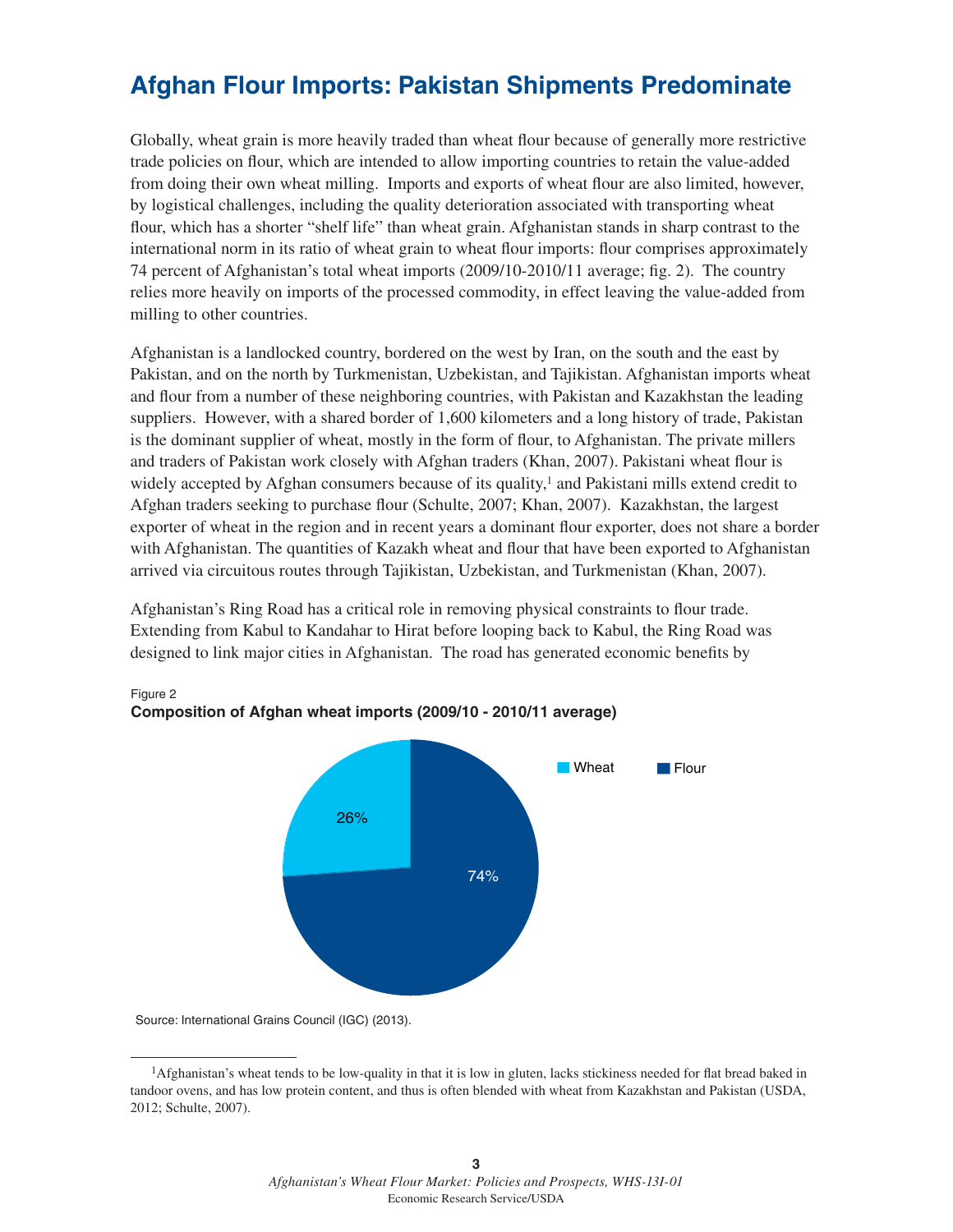enhancing connectivity among regions of the country. Approximately 60 percent of Afghans live within 50 kilometers of the road (USAID, 2009a). Pakistani flour passes through key wholesale markets in Kandahar and travels even into the western part of Afghanistan near the Iranian border. The majority of the flour in the Hirat markets is of Pakistani origin, while very little is from neighboring Iran. However, some Kazakh flour is routed to Hirat via the northern border post of Tourghundy, directly above Hirat. Flour movements from Hirat into the Badghis and Ghor provinces have been reported. Pakistani flour also arrives at Jalalabad/Torkham, and from there it is routed to Kabul (Schulte, 2007). In contrast to many of the other regions of the country where Pakistani flour dominates, in the Mazar area of Afghanistan, Uzbekistan and Kazakhstan account for the dominant share of imported wheat; Pakistan faces a competitive disadvantage against low-priced Uzbek flour. After arriving in Mazar, wheat and flour from Central Asia are transported to the north and central regions of Afghanistan and, to a lesser extent, to Kabul (Schulte, 2007).

In 2008, extremely tight supply situations in Afghanistan and Pakistan allowed Kazakhstan to increase its exports to Afghanistan to an unprecedented level of 1.3 million metric tons, or 34 percent of the Afghan import market. However, even then substantial price hikes were needed to bring these increased Kazakh flour shipments through the inefficient transport system from the North (Persaud, 2010). The supply situation in Pakistan eased in the following years, allowing that country to again increase its share of the Afghan import market at the expense of Kazakhstan.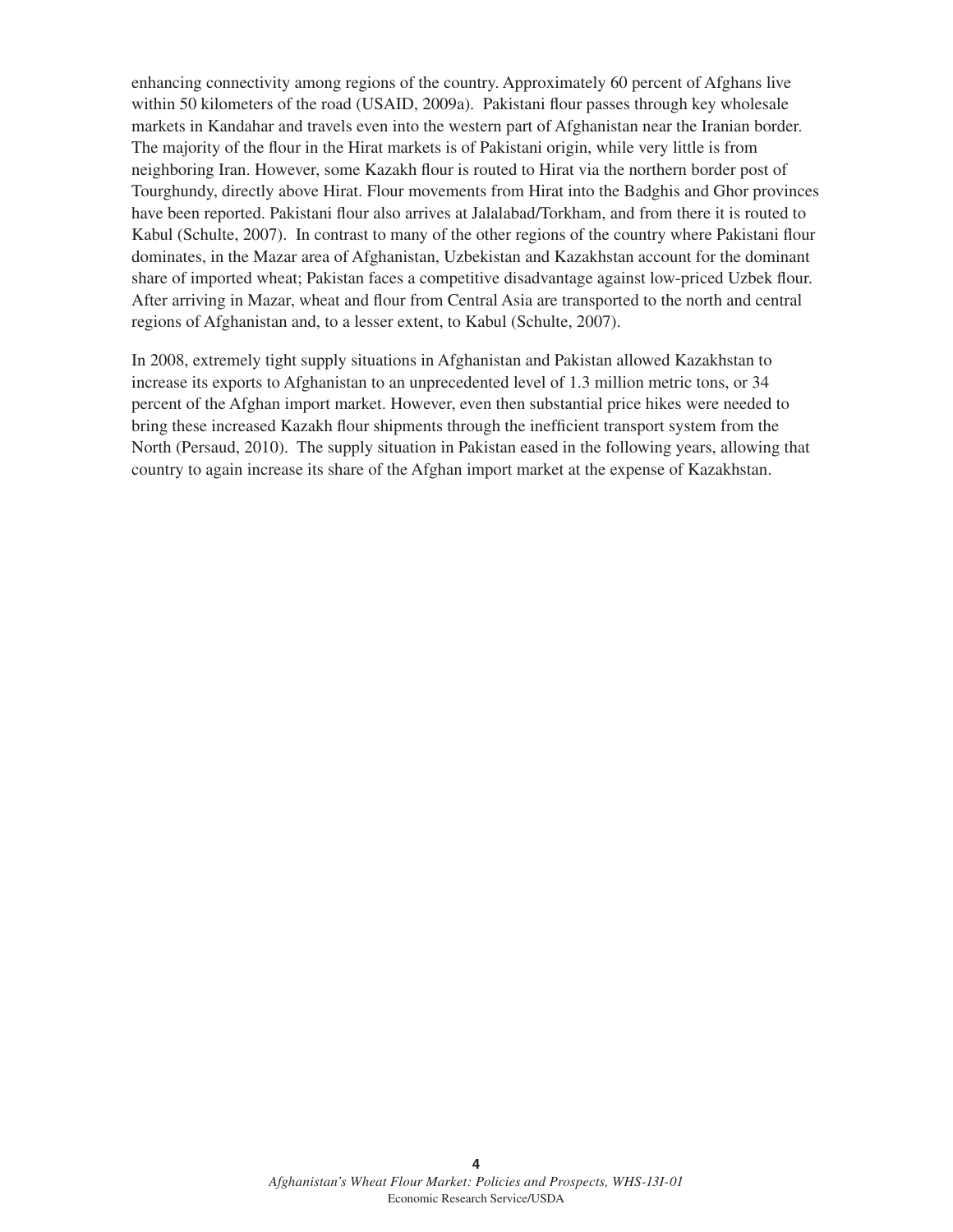# **Afghanistan's Milling Industry**

Afghanistan's milling industry has, over the past three decades, deteriorated to the point that it is has difficulty competing with flour producers in neighboring countries. Small-scale water, diesel, and electric mills, known as "asiabs" or "zirandas," provide the vast majority of domestically produced flour in Afghanistan. The asiabs and zirandas each process 1-3 tons of wheat per day and account for approximately 90 percent of the country's flour production (USDA, 2012). These small stone/ disk grinding machines, powered mostly by diesel fuel or electricity, mill wheat as whole meal without separating out the bran, implying an extraction rate of 100 percent (USAID, 2006). These traditional processors are particularly important in rural areas where underdeveloped infrastructure impedes transport (USDA, 2012). They also have the advantage of versatility in that they can process corn and other grains beside wheat (USAID, 2006).

The country's five public mills and eight commercial mills capture only a small fraction of the flour production market. During the Afghan civil war, the public mills that were built by the Soviet Union in the 1980s were partially or completely destroyed. The remaining five Soviet-constructed mills in Mazar, Kandahar, Hirat, and Pul-e-Khumri are mostly used for grain storage, while the public mill in Kabul provides flour for the Afghan National Army.

The eight commercial mills in Kabul, Mazar, Jalalabad, and Hirat, with milling capacities ranging from 80 to 500 tons per day, operate at less than full capacity, or in some instances not at all (USDA, 2012). In addition to unreliable supplies of electricity and competition from Pakistani flour, limited marketed surpluses of Afghan wheat have discouraged the growth of commercial milling activity. Although there is a paucity of empirical data on wheat sales within Afghanistan, available information indicates that rural households consume most of the wheat they grow, with little surplus production available for domestic commercial markets. In 2003, the total quantity of domestically produced wheat that was marketed may have amounted to one-fourth of the country's production (Chabot and Dorosh, 2007). In a typical year, the northern region of Afghanistan accounts for the vast majority of the relatively small quantity of wheat that is marketed. In drought years, marketed surpluses would be even lower.

Smaller scale enterprises are better suited to Afghan conditions than larger scale "modern" flourmills would be. The small-scale mills are more flexible in terms of power sources (diesel, electricity, water). Afghanistan's limited infrastructure and low farm yields also favor small-scale mills. Since yield per acre is low, a large mill would have to procure wheat over a large land area to obtain enough wheat to operate at capacity and keep costs low, difficult when infrastructure is poor. Hence, until farm productivity, road transport, and power supplies improve, the milling sector is likely to continue to be dominated by a large number of widely dispersed small-scale agroprocessing units.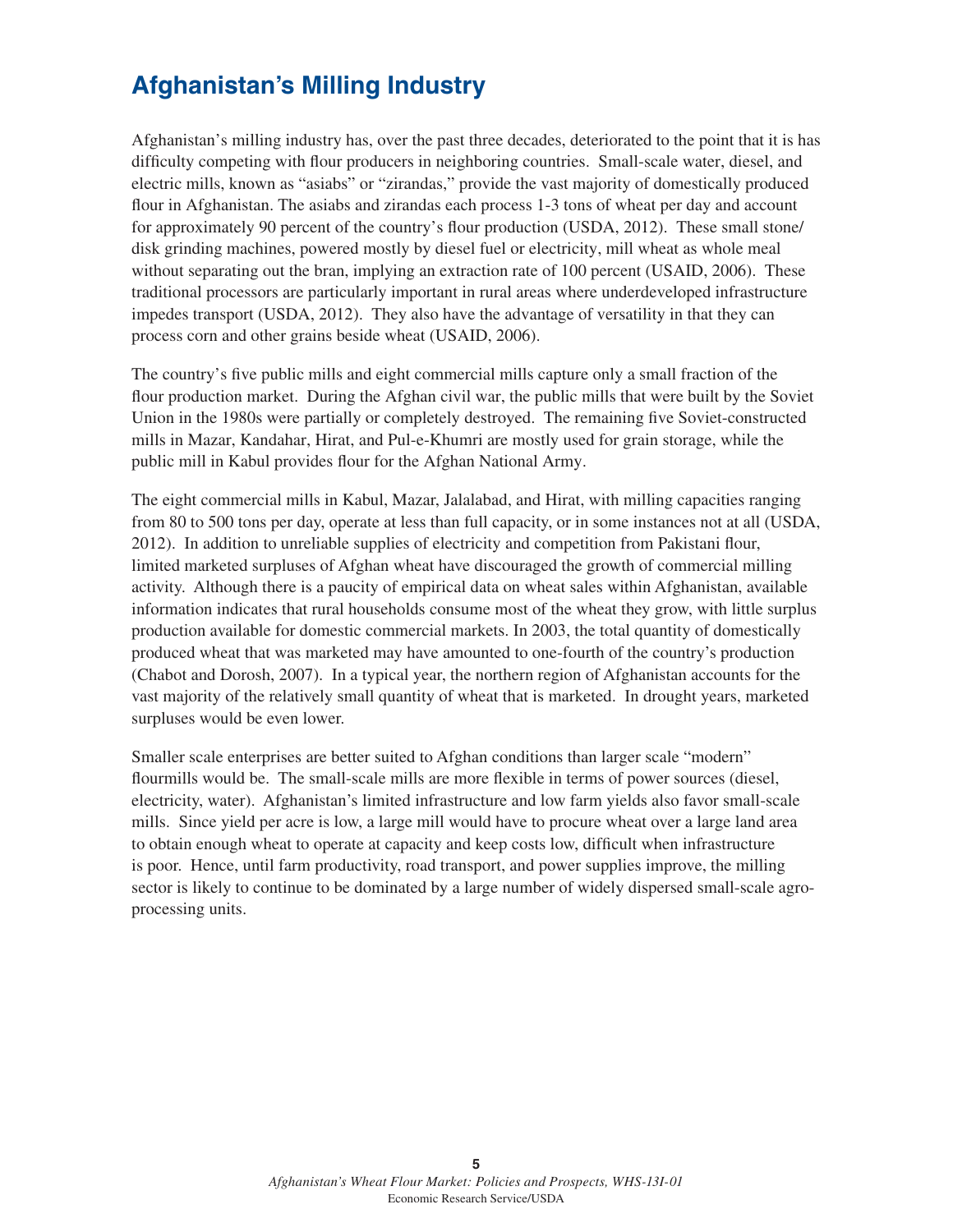# **Afghan Flour and Wheat Production**

## Unstable Domestic Wheat Supply

Afghan flour producers, whether small-scale, commercial, or public mills, must cope with highly variable domestic wheat supplies. During the main growing period there is little, if any, reliable rainfall, meaning that Afghanistan must depend on irrigation to meet the majority of its cropwater requirements. Winter snowfall in the mountain ranges of central Afghanistan supplies over 80 percent of the country's annual precipitation (USDA, 2008a). The primary storehouse of the country's irrigation water is in the Hindu Kush range (Rout, 2008). Snowmelt in the spring is the major source of irrigation water, running through rivers and streams that originate in the mountains. Given the absence of sufficient rainfall during the critical growing period, the timing and duration of annual snowmelt is a key factor in determining the volume of irrigation water and the length of time it is available (USDA, 2008a).

In 1980, Afghanistan produced 3.1 million metric tons (MMT) of flour (wheat-equivalent basis), relying largely on domestically produced wheat. Flour production remained stable for about 5 years afterward and then deteriorated, beginning in 1986 (fig. 1). By 1992, following years of domestic conflict, flour output was little more than half its 1980 level as decreases in the country's wheat harvests, combined with falling imports of wheat, reduced the total amount of wheat available for milling in Afghanistan (fig. 3).

The years 1993-99 comprised a period of generally rising flour production, supported primarily by expanding Afghan wheat output, driven by strong gains in yield. At 1.3 mt/ha in 1998, yield was at



### Figure 3 **Wheat supply in Afghanistan**

1,000 metric tons

Note: Appendix 3 provides method used for computing imports.

Sources: Production is from USDA PS&D database. Imports are author's estimates based on FAOSTAT database, USDA PS&D database, and IGC database and do not include flour or products as with the PS&D import estimates.

> **6** *Afghanistan's Wheat Flour Market: Policies and Prospects, WHS-13I-01* Economic Research Service/USDA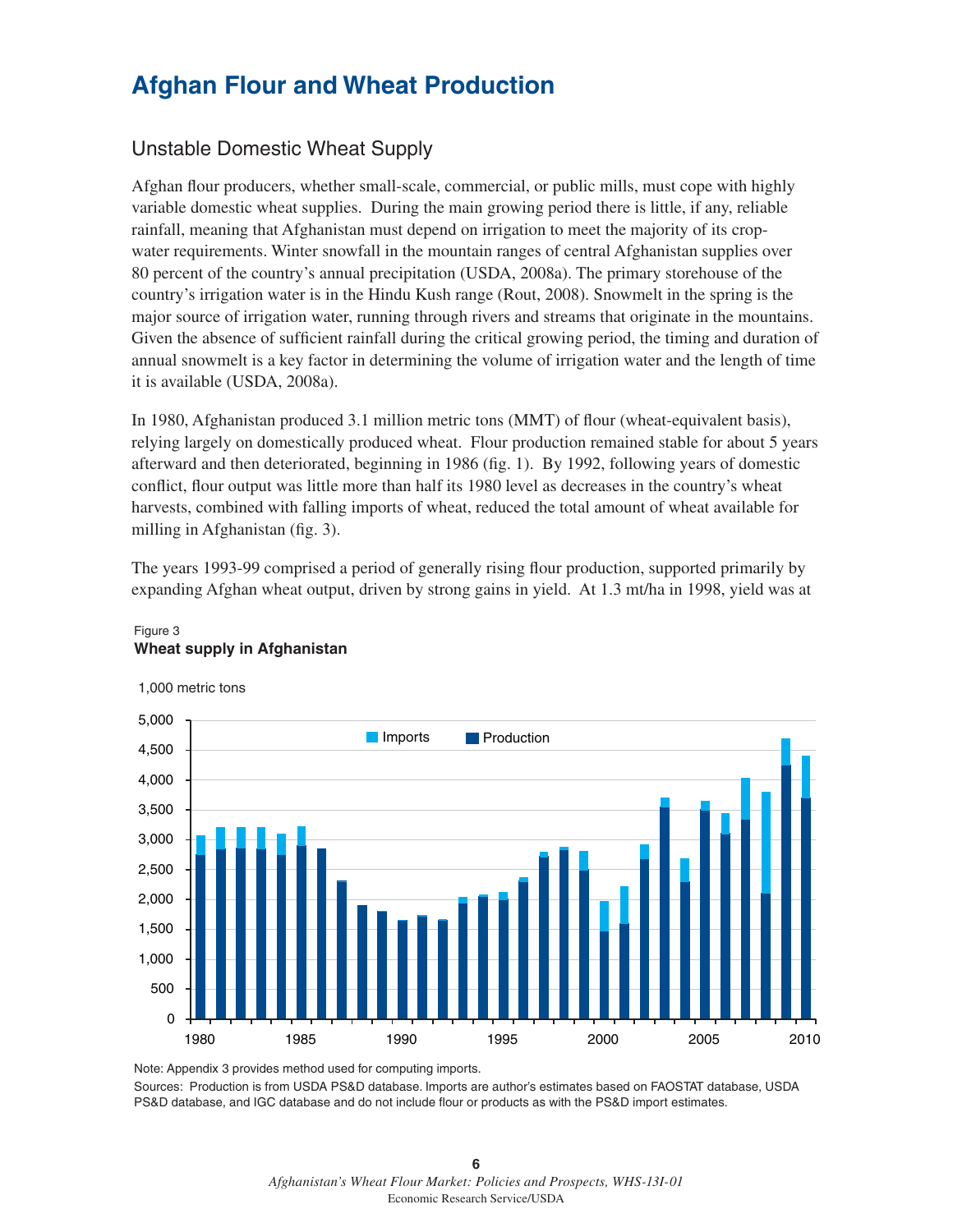a then-historic high in Afghanistan. Nevertheless, during this period, domestic production of both the processed commodity (flour) and the raw material (wheat) remained below their 1985 peaks due to relatively slow growth in area cultivated to wheat. Moreover, the gains in flour and wheat production proved to be fragile. Successive droughts after 1998 led to substantial crop shortfalls in irrigated as well as rain-dependent areas, particularly in 2000 and 2001, when wheat production reached new lows, falling below the 1992 level. Wheat imports partially offset the poor harvests, dampening the effects on millers and consumers of the drought conditions. Consequently, flour production, despite falling, did not drop below its 1992 level as domestic wheat output did.

Afghanistan's flour production grew rapidly in the post-2001 period (table 2) and was more stable than its wheat harvests. Growing conditions, which were relatively favorable between 2002 and 2007, contributed strongly to increases in the total amount of wheat available for milling. In 2003, the country's production of wheat and wheat flour finally surpassed the 1985 peaks. The 2003 wheat harvest was estimated to be 3.55 MMT, a level that Afghanistan nearly achieved again in 2005 and approached in 2007. These production peaks were achieved primarily as a consequence of higher yields. Throughout the 2002-07 period, there was no year in which area planted to wheat exceeded the mid-1970s level. Yield, on the other hand, reached a new high in 2007 of 1.52 mt/ha, significantly above the previous 1998 peak (1.30 mt/ha).

| Wheat and flour, production and consumption growth in Afghanistan |                     |                    |                                     |                     |                      |  |
|-------------------------------------------------------------------|---------------------|--------------------|-------------------------------------|---------------------|----------------------|--|
| Period<br>average                                                 | Wheat<br>production | Wheat<br>yield $1$ | Wheat<br>area                       | Flour<br>production | Flour<br>consumption |  |
|                                                                   | (1,000~MT)          | (MT/HA)            | $(1,000$ HA)                        | (1,000~MT)          | (1,000~MT)           |  |
| 1979-81                                                           | 2754                | 1.20               | 2300                                | 3044                | 3044                 |  |
| 1989-91                                                           | 1725                | 1.06               | 1623                                | 1733                | 1735                 |  |
| 1999-2001                                                         | 1855                | 0.95               | 1945                                | 2335                | 2496                 |  |
| 2009-11                                                           | 3483                | 1.50               | 2325                                | 4150                | 5693                 |  |
|                                                                   |                     |                    | Growth rates (percent) <sup>2</sup> |                     |                      |  |
| 1980-2010                                                         | 0.79%               | 0.75%              | 0.04%                               | 1.04%               | 2.11%                |  |
| 1990-2010                                                         | 3.58%               | 1.73%              | 1.81%                               | 4.46%               | 6.12%                |  |
| 2000-10                                                           | 6.50%               | 4.62%              | 1.80%                               | 5.92%               | 8.59%                |  |

<sup>1</sup>Computed by dividing 3 year average of production by its respective 3 year average of area.

Table 2

2Compound annual growth rates between 3-year averages centered on the years indicated.

Sources: USDA, Production, Supply and Distribution (PS&D) database, accessed June 2011, FAOSTAT database, accessed June 2011, and author's calculations.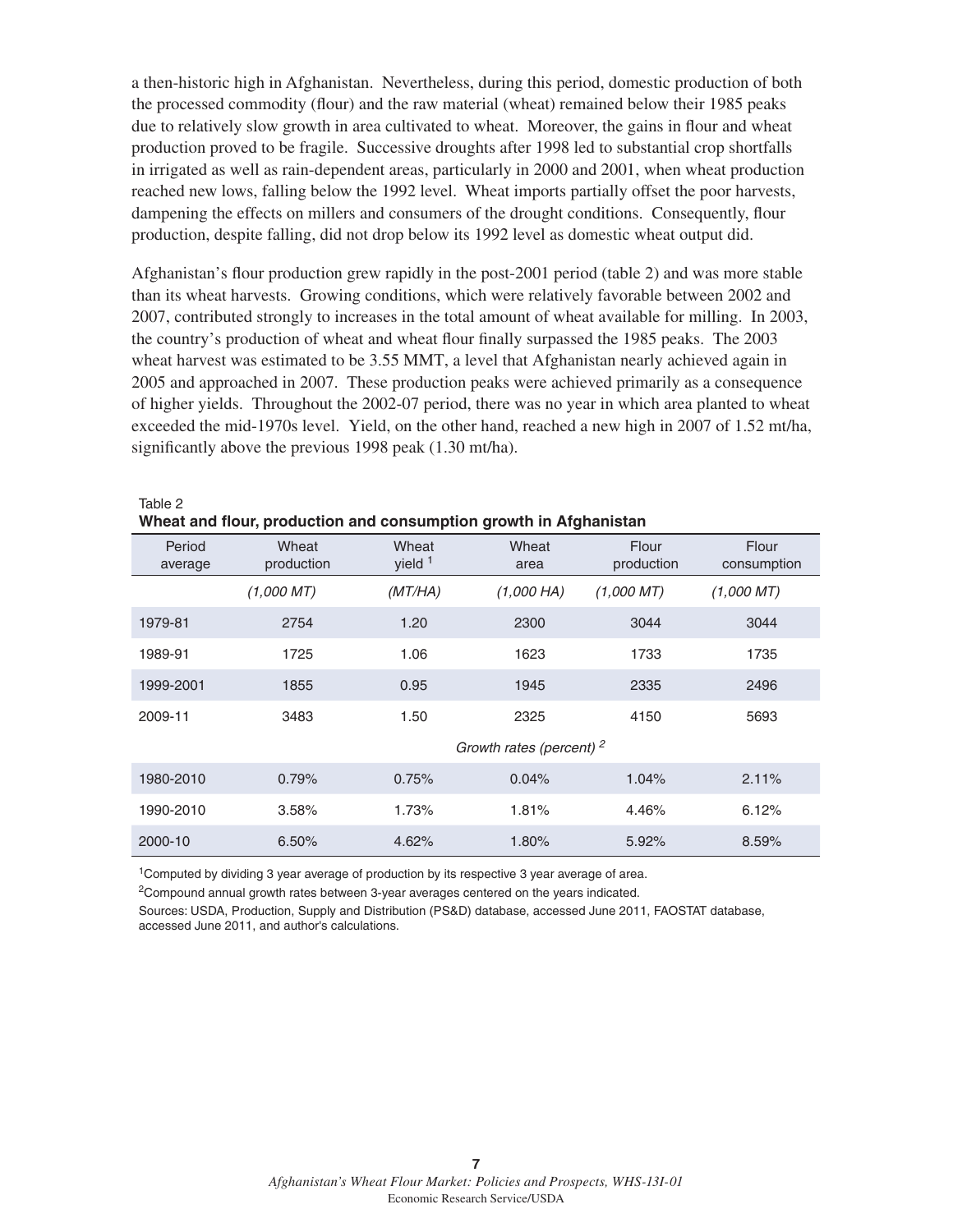The years of favorable wheat harvests were followed by below-average levels of rain and snow during the 2007/08 wet season, which reduced Afghanistan's 2008/09 crop to 2.1 MMT. Millers responded by increasing their imports of wheat, tempering the impacts of inadequate domestic production. Wheat production in 2008 was 37 percent below the prior year, while in contrast, the contraction in flour output was relatively modest at 8.8 percent. Excellent growing conditions allowed the production of wheat and wheat flour to rebound in 2009/10. Yield rose to a new high of 1.65 mt/ha, a 68-percent increase over the previous year and significantly above the previous 2007 peak (1.52 mt/ha). However, erratic domestic wheat supplies remain a challenge for the milling industry—USDA estimates indicate that the 2011/12 harvest was 32 percent below that of 2010/11.

Afghanistan's success at achieving growth in wheat yields reflects long-term efforts at seed development and availability, supported primarily by the United States Agency for International Development (USAID), the Food and Agriculture Organization of the United Nations (FAO), and the International Center for Agricultural Research in the Dry Areas (ICARDA). These yield increases also demonstrate that seed and fertilizer markets have continued to exist and function in Afghanistan, albeit with significant disruptions and under a great deal of adversity (Maletta, 2007; Favre, 2004; Maletta and Favre, 2003).

## Wheat Supply Response to Prices

There are no studies that quantify the relationship between wheat yields and wheat prices in Afghanistan, and formal estimates of wheat area elasticities are not available in the literature. Limitations in both the quantity and quality of Afghan data do not allow econometric estimates of supply parameters. According to Persaud (2012), recent trends in Afghanistan's limited available data are consistent with an own-price elasticity of 0.20, i.e., a 1-percent increase in the real price of wheat is associated with a 0.20-percent increase in wheat area in the following year, all else remaining the same. Based on within-sample predictions, Persaud indicated that this elasticity is plausible in that it fits recent historical data reasonably well.

Improved irrigation, rather than higher wheat prices, could be the key factor spurring growth in wheat area as well as in yields. Afghanistan's lack of success at achieving growth in area cultivated to wheat stems from the destruction and continuing disrepair of the country's irrigation systems (Persaud, 2012). In 2009, only 3.2 million hectares, or less than half of the land that could be used for crops, were actually cultivated, mainly because of unpredictable water availability exacerbated by years of military conflict. Since only 3 of Afghanistan's 34 provinces have fully operating irrigation systems in place (Torell and Ward, 2010), cropped area may grow as a consequence of investments aimed at rehabilitating existing irrigation networks (Maletta, 2007). Such additions to crop area, being irrigated land, could be expected to provide relatively high yields. With more assured supplies of water, Afghan farmers would also have stronger incentives to purchase fertilizer and better seeds. Lack of water, on the other hand, could constrain farmers' purchases of fertilizer and improved seed, even with higher farm prices of wheat.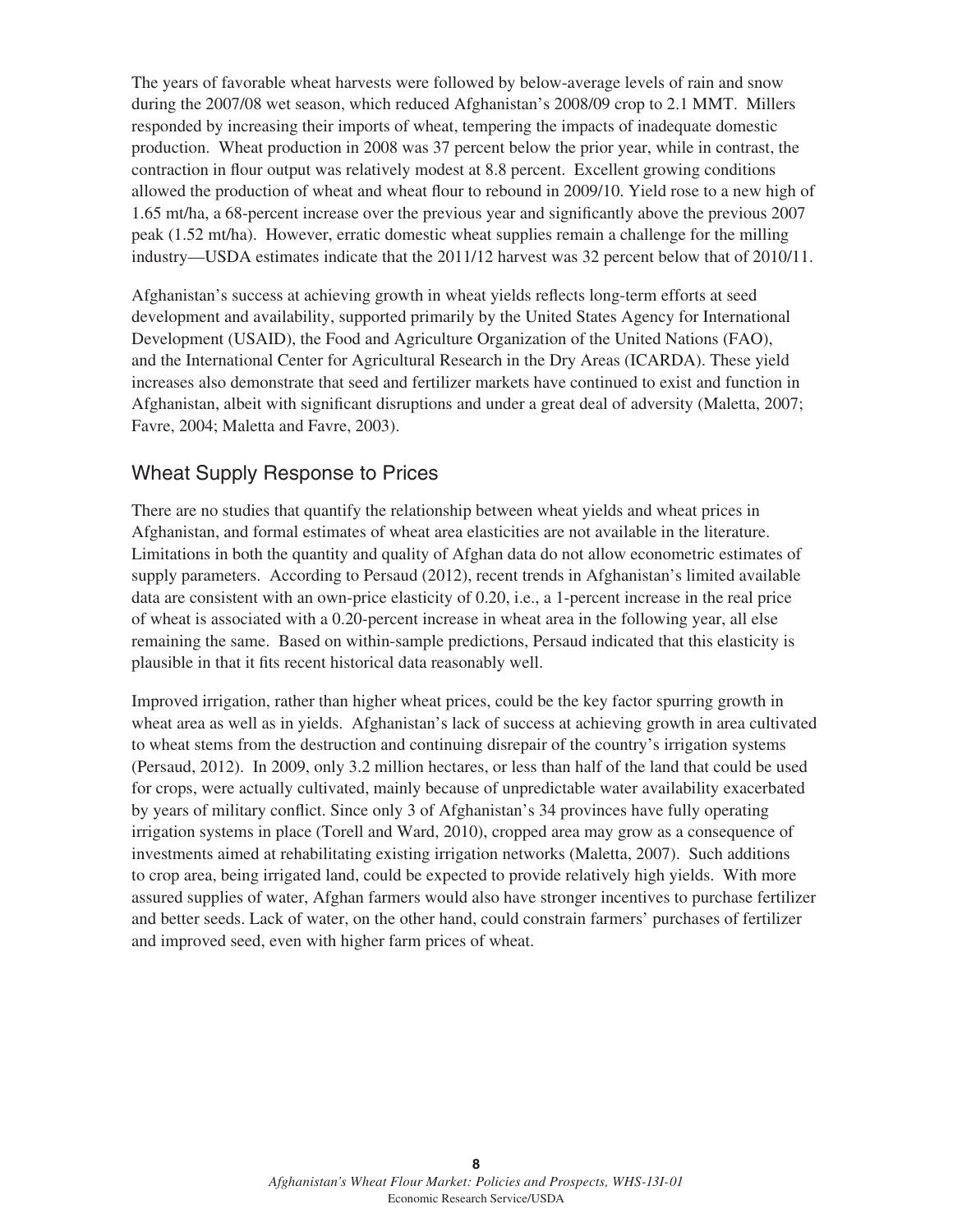# **Afghanistan's Links to Pakistan's Wheat Market**

Afghanistan's domestic public and commercial milling industry has been slow to rebuild after years of war, in large part because of competition from Government-subsidized wheat flour from Pakistan (Schulte, 2007). The Government of Pakistan has implemented price policies aimed at improving the availability of food for its population (Dorosh and Salam, 2006). The Government intervenes in domestic wheat markets by procuring wheat from farmers at a support price. It also releases wheat to the provinces, which is sold to the flour mills at a Government-determined "issue" or "release" price (USDA, 2009a). The Pakistan Government interventions, which tend to involve sales of wheat to flour mills at below-market rates, generate profits for millers while incurring fiscal costs for the Government because the issue prices do not cover the full cost of wheat procurement (domestic or imported), storage, and handling (USDA, 2009a; Dorosh and Salam, 2006).

The growth of Pakistan's flour mills has been concentrated in provinces neighboring Afghanistan, and Pakistan's domestic policies do not prevent unofficial flows of wheat grain into Afghan markets. However, a large number of Pakistani mills operate only when they are able to purchase subsidized wheat from their Government (Khan, 2007). After Pakistani mills purchase wheat at the Government issue price, they have a choice of exporting their wheat quota or processing it into flour. As discussed, when Afghanistan experiences poor growing conditions, Afghan millers increase their imports of wheat grain, implying that millers are not completely cut off from external sources of wheat.

Despite variations in its official trade policies, Pakistan has for the most part been a reliable supplier of flour to Afghan consumers. For example, Pakistan's export ban from 2003 to early 2007 did not prevent flour movements into Afghanistan. Although Afghanistan's production of wheat fluctuated sharply, domestic prices were fairly stable, suggesting that trade helped to dampen price variability; from December 2003 to December 2007, flour prices in Afghanistan followed those in Pakistan reasonably well. However, 2008 was an exception in that the gap between Afghan and Pakistani wheat prices increased sharply that year (fig. 4). Pakistan had an export ban in place at the time, and yet the country exported a record amount of approximately 2 MMT of wheat, mainly flour, to Afghanistan through unofficial channels (USDA, 2009a; USDA, 2008b).

Pakistan's trade restriction may have had some effect on wheat and flour movements into Afghanistan in that exports might have been even greater in the absence of trade restrictions. However, two additional factors contributed to reducing Pakistani exports to Afghanistan: Pakistan itself had to resort to importing wheat later in 2008, due in part to a shortfall in domestic production (USDA, 2009a), and there was increased armed conflict in major transport corridors along the Pakistani border (USDA, 2009b). As supply disruptions eased, Afghan-Pakistani price gaps decreased after May 2008.

Since Pakistan is a major player in the Afghan grain market, wheat prices in Pakistan tend to affect those in Afghanistan. Chabot and Dorosh (2007) conducted formal econometric tests to explore issues of (1) market integration between major markets within Afghanistan, and (2) market integration between Pakistani and Afghan markets. The cointegration results from those authors suggest that wheat prices in major markets in Afghanistan and in Lahore, Pakistan, tend to move together in the long run. Changes in Pakistan's Government-fixed release (issue) prices, to the extent that they influence market prices of wheat within the Pakistani market, also shape prices that prevail in Afghanistan. Indeed, from 2000-2010, the real issue price of wheat in Pakistan and the real retail price of flour in Afghanistan are well correlated (correlation coefficient  $= 0.90$ ), implying that shifts in Pakistan's price policies impact Afghan consumers.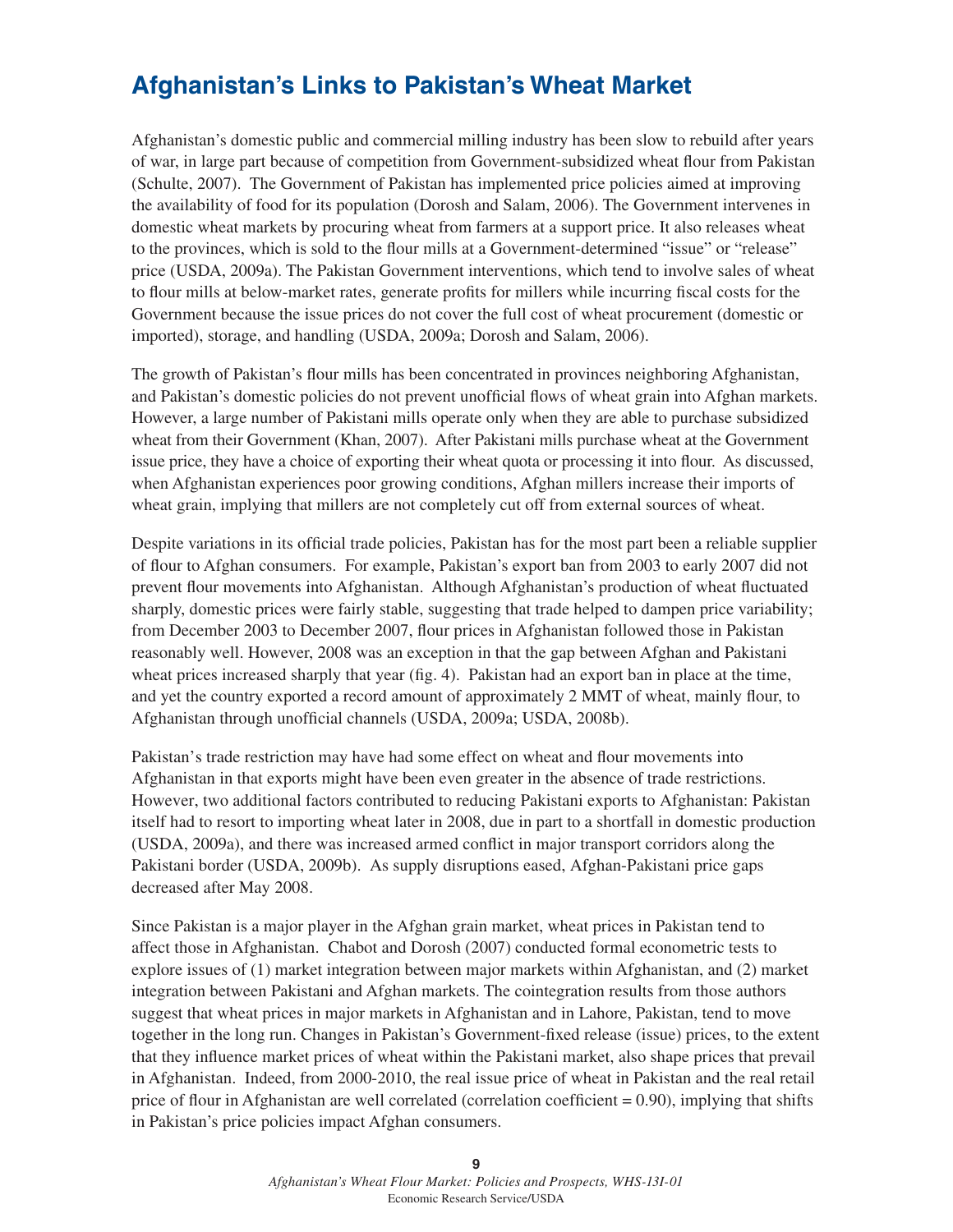#### Figure 4 **Prices of wheat in Afghanistan and Pakistan**

U.S. \$ per metric ton



Notes: Pakistani wheat prices are Peshawar retail prices; Afghan wheat prices are simple averages of prices from Kabul, Jalalabad, Mazar, Faizabad, Hirat, and Kandahar.

Sources: Pakistan's wheat prices are from Government of Pakistan, Monthly Review on Price Indices (various issues). Afghan wheat prices are from the U.N. World Food Programme's Price Analysis in Afghanistan (World Food Programme, 2013).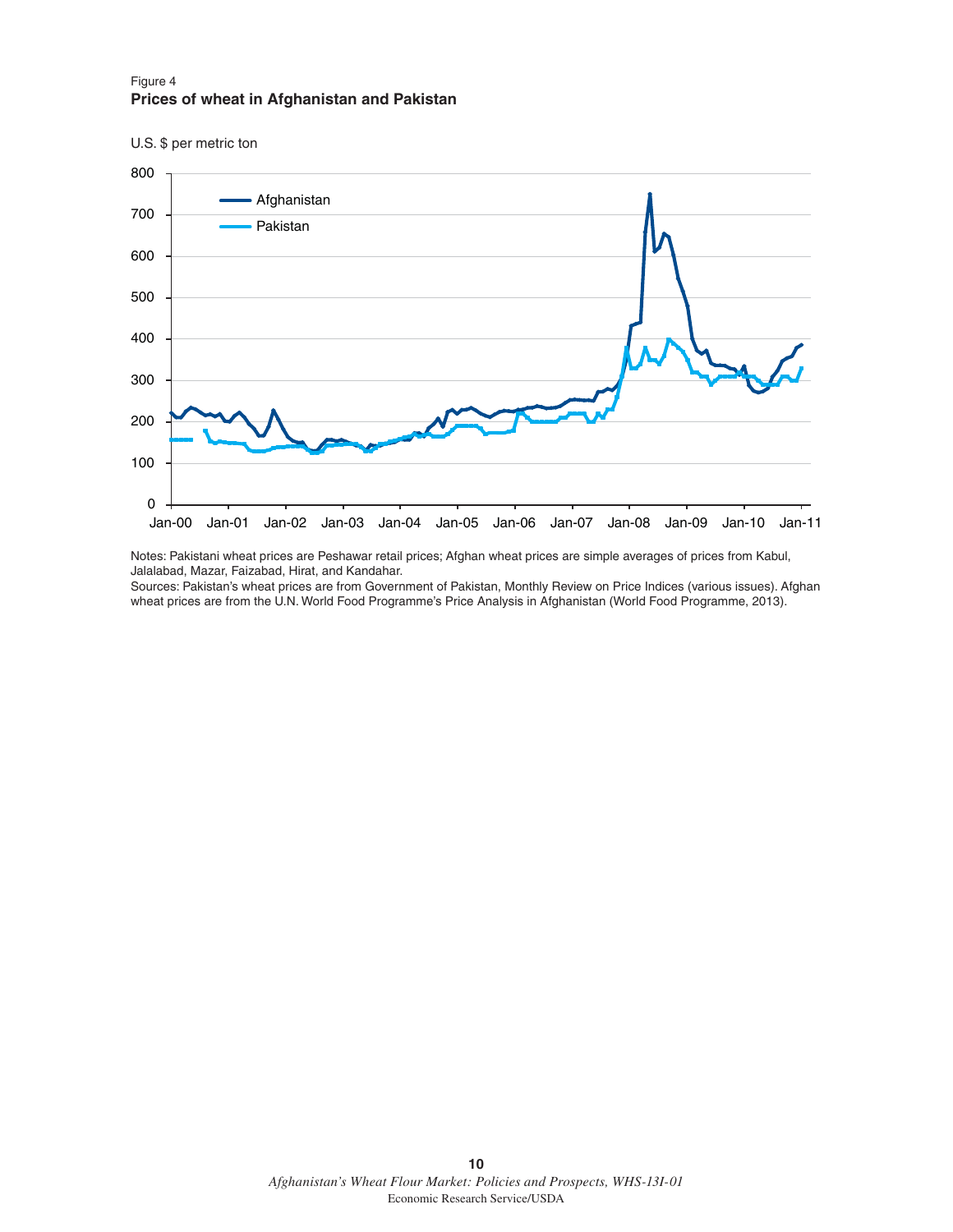# **Afghanistan's Import Policies**

Afghanistan's trade policies have played only a limited role in protecting domestic wheat and flour producers. Although import duties are the main source of revenue in Afghanistan, the country has one of the most open trade regimes in the region and is characterized by atypically low revenue mobilization. Tax revenues in Afghanistan, which amount to 3.4 percent of GDP, are far below the average of 14.9 percent for low-income countries (World Bank, 2005). In the case of the wheat and flour sector, Afghanistan's official import policies have been fairly liberal in that the Government has not established countervailing policies to Pakistan's domestic grain market interventions. In 2007, import tariffs on wheat and flour were 3.5 percent (Schulte, 2007). In response to the 2008 price spikes, Afghanistan eliminated its import tariffs on wheat and flour in February of that year (World Bank, 2010). In 2009, Afghan wheat production rebounded, and growing conditions continued favorable in 2010. In an attempt to protect producers from falling prices, the Afghan Government set tariffs on wheat and flour imports at 10 percent (GOA, 2010; FAO, 2010). The following year (2011) brought a combination of poor growing conditions in Afghanistan and rising domestic and international prices. Accordingly, the Afghan Government reduced the tariff on imported wheat flour from 10 percent to 5 percent (USAID, 2011).

The degree to which Government border policies have restricted movements of wheat and flour is uncertain. Private Afghani traders have a track record of successfully procuring imported wheat from regional suppliers. The Afghan border is difficult to control, allowing significant amounts of undocumented trade. Afghanistan's trade network is comprised of multiple routes along which wheat and flour are transported across long and porous borders. Afghan traders have adapted to recurring transport blockages by developing ways to work around or circumvent these obstructions, an ability that would also be useful for evading tariffs. On the other hand, efforts to avoid import duties involve costs. Profit-maximizing traders may find it worthwhile to pay relatively modest tariffs, while high tariffs or trade bans encourage smuggling.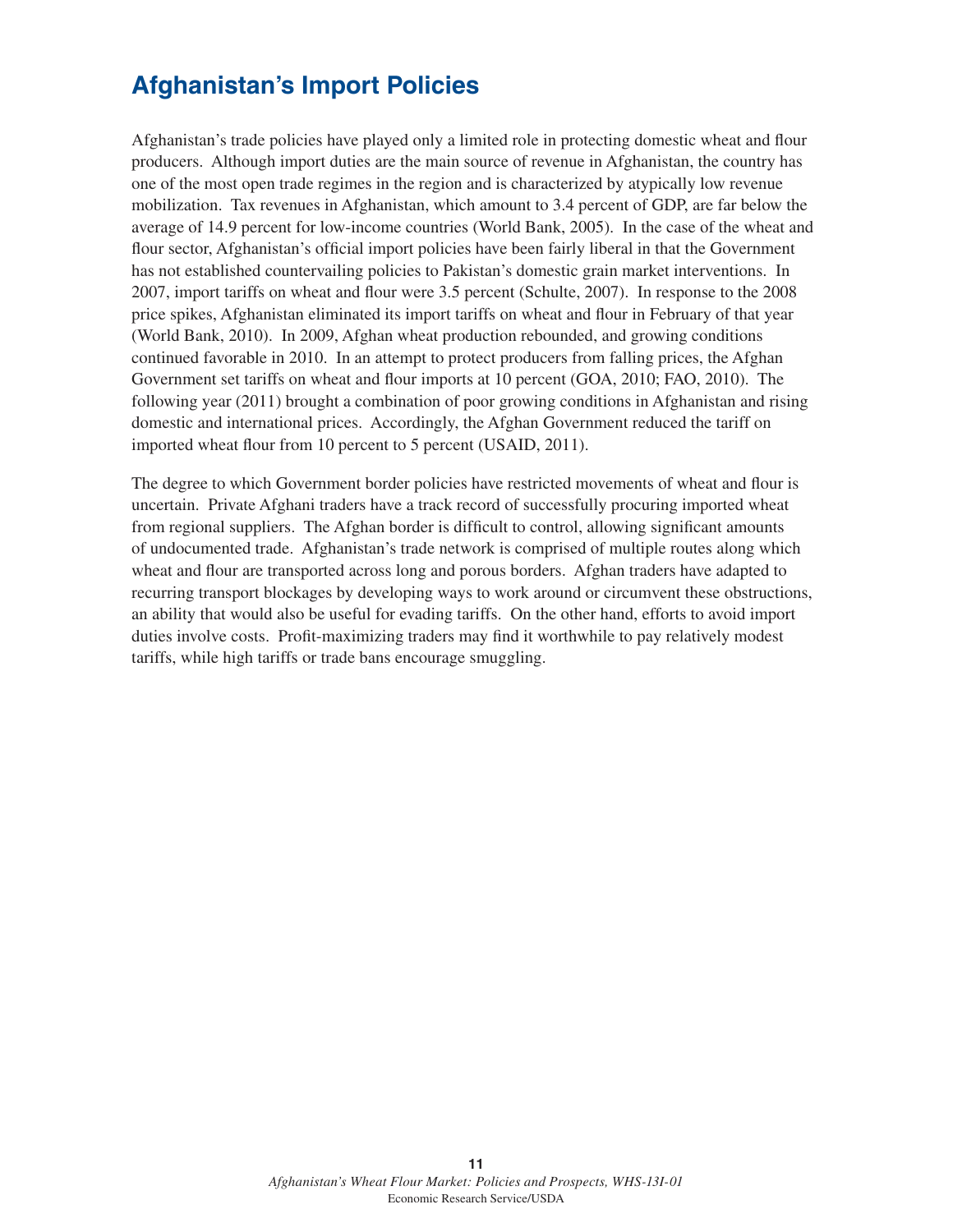# **Prospects for Afghanistan's Flour Market**

Despite their drawbacks, policies aimed at protecting domestic millers and farmers from foreign competition have been recommended as a means of enhancing livelihoods of Afghan producers (USAID, 2009b; Altai Consulting, 2007; USAID, 2005). The basis for this recommendation is that imports of relatively low-priced commodities, while providing immediate positive impacts on food security, particularly for Afghan consumers, could be a disincentive for Afghan producers. Afghan millers and farmers are at a disadvantage when competing with Pakistan's wheat and flour sector, which benefits from fertilizer subsidies, the use of Government-determined support prices to further encourage wheat production, and, as discussed, Pakistan's release-price policy that encourages the growth of its milling industry (USAID, 2009b; Altai Consulting, 2007; USAID, 2005). The Afghan Government has demonstrated some willingness to protect domestic producers by setting tariffs and by supporting prices through procuring small quantities of wheat from farmers, reportedly to discourage opium production. According to one source, shortly after the record 2009/10 wheat crop was harvested, the Government became concerned that falling wheat prices in the South would lead to more farmers planting poppy the following year.2

Imposing higher tariffs or stepping up enforcement of existing border policies would necessitate investments in improved monitoring and surveillance efforts, as well as in expanding and defending border checkpoints. These efforts would be costly, given Afghanistan's rugged terrain, unstable conditions, and poor security in border areas. Even if the Afghan government were successful at providing significantly higher levels of protection for domestic producers of flour and wheat, the result would be to impose costs on consumers, with the likelihood of relatively small positive impacts on domestic production. Flour is Afghanistan's key staple food, providing more than half of the calories consumed. Policies that lead to higher flour prices are likely to have adverse impacts on low-income consumers. Further, though higher wheat prices might provide some incentive for producers, they would not address the critical constraint to domestic wheat production, i.e., lack of irrigation (Persaud, 2012).

<sup>2</sup>Personal communication with USDA/FAS staff, September 25, 2010.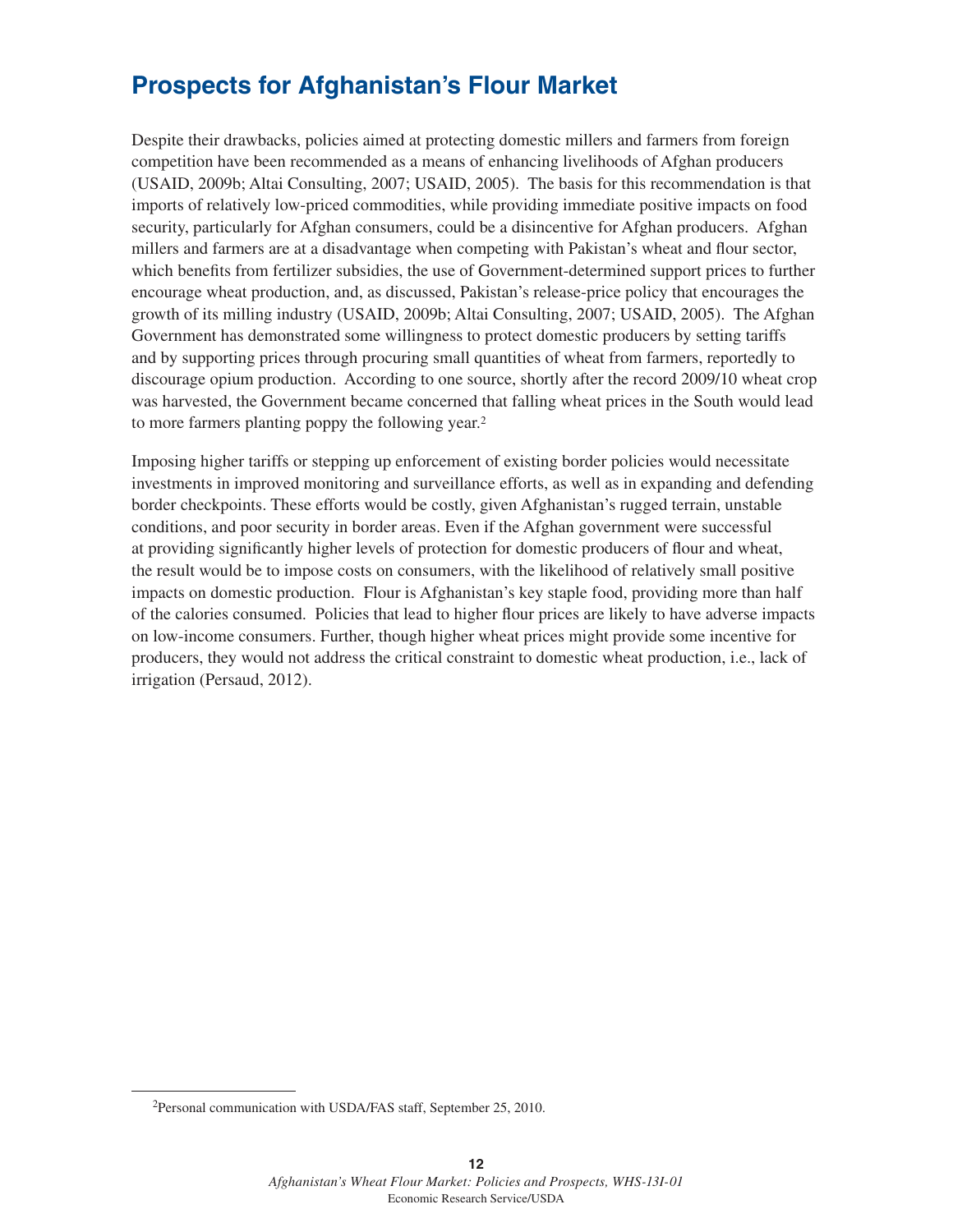# **Model of Afghanistan's Wheat and Flour Markets**

It is not possible to project the long-term growth of Afghanistan's flour imports with certainty. Considerable uncertainty surrounds the country's access to both imported and domestically produced wheat, as well as to the future growth in Afghanistan's income, population, and food prices. Accordingly, we develop a multiyear partial equilibrium model capable of analyzing a range of different time paths and/or growth rates of key drivers of supply and demand. (For details on the overall model structure, see box: "Characteristics of the Afghanistan Wheat Market Model."). Data and information are not available for projecting the costs the Afghan Government would incur in enforcing higher tariffs or for effects such as net changes in employment from alternative tariff polices. The analyses developed in this report do, however, highlight likely tradeoffs between Afghan farmers, consumers, and millers if the Afghan Government were to be successful in enforcing various combinations of tariffs on wheat and flour imports. These alternate scenarios could help to inform public sector decisionmakers considering the role of border policies in supporting the Afghan domestic wheat and flour sectors.

## **Characteristics of the Afghanistan Wheat Market Model**

The study's framework for analyzing various scenarios incorporates behavioral relationships for consumption, area cultivated to wheat, and the quantity of wheat milled. Farm production of wheat in Afghanistan is an identity, computed as the product of area and yield. Wheat area is an increasing function of the expected returns from its cultivation, where the lagged wheat price and lagged yield represent expected returns. Yield growth is driven by a trend term that represents improvements in technology and irrigation. For the purpose of this analysis, the specification of both the area and yield equations in the model assumes normal weather throughout the projection period. Consumption of flour (on a wheatequivalent basis) is a function of income, population, and the own-price, i.e., the price of flour. Due to lack of data, wheat and flour stocks are assumed to be zero.

The quantity of wheat milled is specified as an increasing function of the milling margin, i.e., the ratio of flour to wheat prices, and a trend term. Consequently, the domestic prices of wheat and flour influence the quantity of flour produced. For example, rising (falling) prices of wheat, the key input or raw material cost for millers, tends to reduce (increase) flour production, other things equal. Similarly, rising (falling) domestic flour prices encourage (discourage) Afghan flour production, all else equal. The trend term reflects growth in the capacity to mill wheat into flour that results, for example, from improvements in energy supplies needed to run wheat mills. Wheat imports are computed by subtracting domestic wheat production from the quantity of wheat milled. Flour imports (on a wheat-equivalent basis) are computed by subtracting domestic milling from flour consumption. The specification of wheat and flour prices is flexible, depending on the relationship between domestic and import prices. In situations where Afghanistan does import wheat and flour (Scenarios I, II, and IV, discussed later), their domestic prices track Pakistan's release price, which in turn moves according to the projections of Pakistan's Government producer price generated by USDA Agricultural Projections to 2022 (USDA, 2013). A different pricing regime is implemented when imports do not occur—the domestic price is that which equates Afghan demand with its domestic production, i.e., an endogenously formed marketclearing autarchy price.

A more complete description of the model, including the model parameters, is given in appendix 1, and the equations are provided in appendix 2.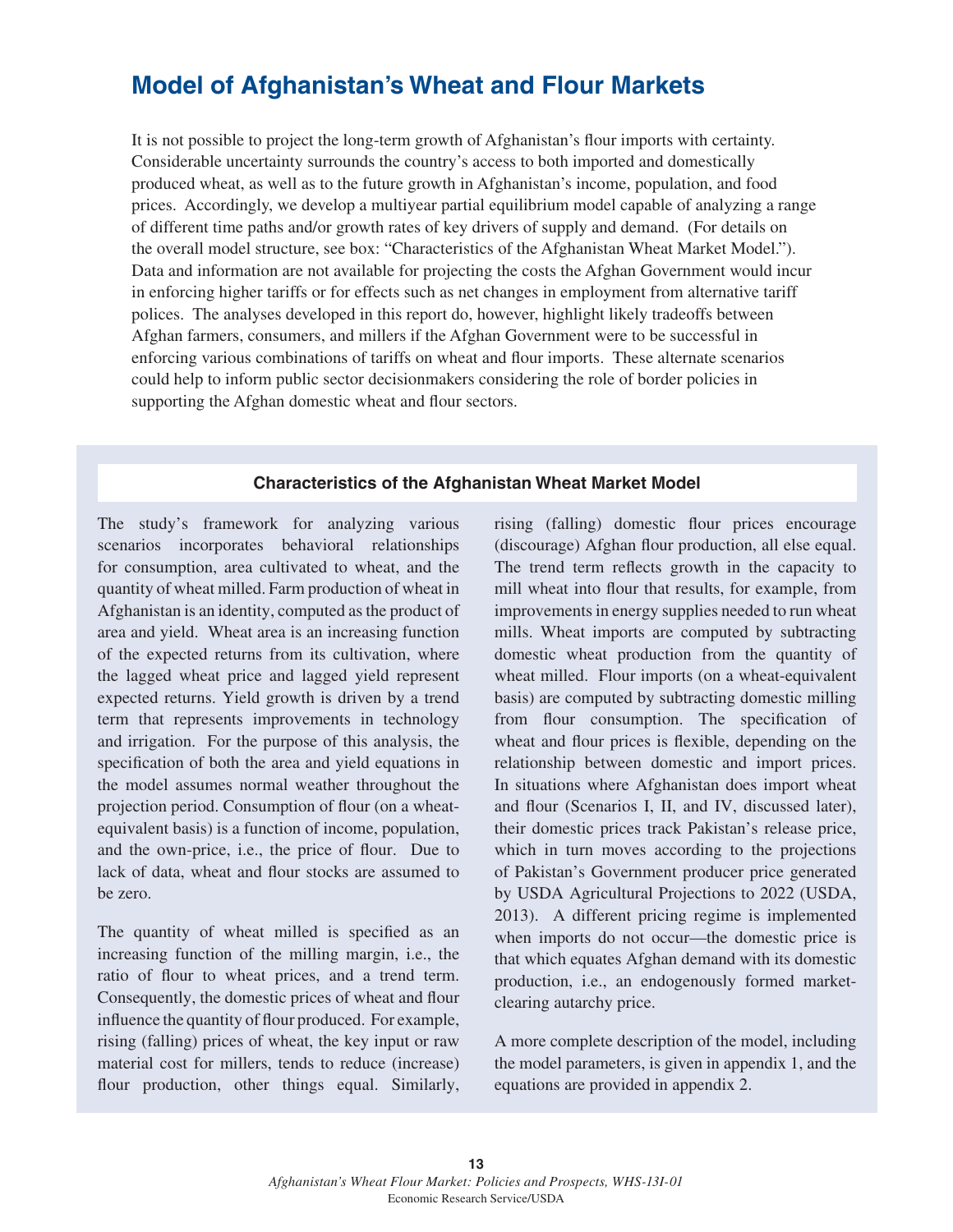The projections developed in this report are based in part on expectations for future trends in variables that are exogenous to the model, e.g., Afghan income, population, and wheat yields. In all four scenarios, real GDP grows at an annual rate of 6.0 percent from 2010-2022 (table 3), and Afghanistan's population grows at annual rate of 2.25 percent. These assumptions are consistent with IMF predictions (2012) that real GDP will grow in the range of 6-7 percent per year for 2009-18, and with Maletta (2006), who uses a figure of 2.3 percent for population growth through 2020. As in Persaud (2012), wheat yield grows at an annual rate of 0.9 percent in all scenarios, reflecting increasing use of fertilizer and improved seed varieties. Stocks of wheat and flour are assumed to be negligible throughout. The trend term in the wheat-milling specification is calibrated in the benchmark/reference scenario so that projected growth in milling is in line with growth in wheat supplies. This trend term is used in all four scenarios.

The critical distinctions between the four scenarios are that they incorporate different combinations of Afghan wheat and flour tariffs. As shown in the following sections of this report, efforts to support Afghanistan's flour-milling sector by increasing border protections, even if enforceable along the country's rugged borders, lead to higher prices that affect consumers. Similarly, efforts to boost domestic production of wheat for milling through border policies would require a difficultto-enforce combination of flour and wheat tariffs or other restrictions that would impose costs on consumers. Free trade, entailing unhindered wheat and flour imports, may lead to stronger growth in domestic flour production and consumption, but with small potential losses in farm output.

## Scenario I: Reference

We first generate a 12-year projection, or Reference scenario, for Afghanistan's wheat and flour sectors beginning in 2010 and ending in 2022. The reference scenario is based on existing policies and assumed changes in key exogenous variables, e.g., income and population growth.

In the Reference case (Scenario I), the wheat tariff is 10 percent in the base year (2010) in conformance with the official border policy and is assumed to remain at that level throughout the projection period. The flour tariff is also 10 percent in the base period. However, in the following year  $(2011)$ , the flour tariff drops to 5 percent, reflecting the Afghan Government's tariff revision, and is assumed to remain at that level throughout the projection period. This policy shift, while benefiting Afghan consumers, also contributes to a growing gap between domestic production and demand for flour.

| . <u>. .</u>                           |           |             |              |             |  |  |
|----------------------------------------|-----------|-------------|--------------|-------------|--|--|
| Variable                               | Reference | Scenario II | Scenario III | Scenario IV |  |  |
| Population growth (%)                  | 2.25      | 2.25        | 2.25         | 2.25        |  |  |
| Real Gross Domestic Product growth (%) | 6.0       | 6.0         | 6.0          | 6.0         |  |  |
| Yield growth $(\%)$                    | 0.9       | 0.9         | 0.9          | 0.9         |  |  |
| Flour tariff (%), in projection period | 5         | 20          | 0            | 0           |  |  |
| Wheat tariff (%), in projection period | 10        | 10          | 20           | 0           |  |  |
| Stock change (MT)                      | $\Omega$  | $\Omega$    | 0            | 0           |  |  |

### Table 3 **Major analytical assumptions for Afghan flour and wheat model**

Source: USDA, Economic Research Service.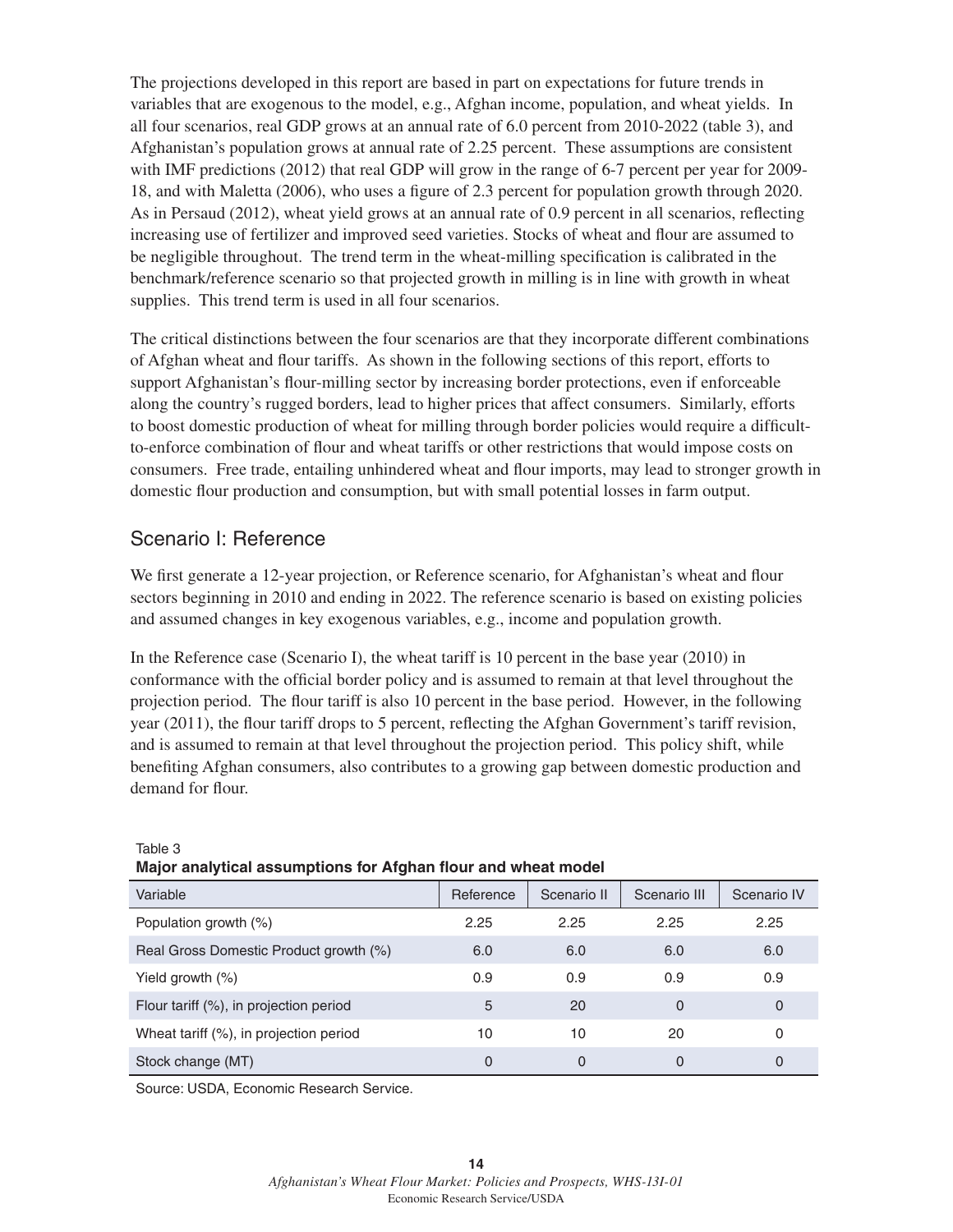Afghan domestic prices of wheat and flour are shaped by Pakistan's Government-determined release price, and, by assumption, Afghanistan's official border policies.

Given a constant tariff on wheat imports and the absence of an upward trend in Pakistan's release price, Afghanistan's wheat prices exhibit almost no growth in real terms from 2010-2022 (table 4). Domestic flour prices are lower as the tariff on imports of flour decreases from 10 percent to 5 percent.

On a wheat-equivalent basis, per capita consumption of flour grows at an annual rate of 1.4 percent, due to a combination of growth in per capita GDP of 3.7 percent per year and slightly lower flour prices. Total consumption, as distinct from per capita flour consumption, increases at an annual rate of 3.7 percent to 8.8 MMT in 2022. Hence, projected increases in consumption are not as rapid as in the past decade. Nevertheless, this growth in demand still exceeds projected increases in flour output, as indicated below.

A constant tariff on wheat, coupled with a reduced tariff on imports of flour, leads to a smaller gap between the domestic prices of these two commodities, compressing the milling margin. Given the combination of changes in the milling margins and the trend term that reflects an assumed rate of expansion in milling capacity, Afghan flour production is projected to grow at about the same annual rate as domestic wheat output (2.2 percent). Flour production initially drops due to the reduction in the flour tariff, then trends upward to 5.7 MMT by 2022 (fig. 5 and "Milled" in col. 1 of table 4), well below consumption (8.8 MMT) in the terminal year. Indeed, the projections indicate a widening flour deficit—in 2022, domestic flour production meets only 65 percent of demand, whereas in 2010 Afghanistan was approximately 77 percent self-sufficient in its flour requirement. Flour imports initially jump due to the reduction in the flour tariff (fig. 6) and then climb to 3.07 MMT in 2022.

## Scenario II: Increased Flour Tariffs

Tariffs on imported flour have been recommended as a means of leveling the playing field with Pakistan and improving the viability of Afghanistan's flour-producing sector (USAID, 2009b; Altai Consulting, 2007; USAID, 2005). As in the Scenario I Reference case, the tariff on wheat imports remains unchanged from its base-year level (10 percent). Unlike in the Reference case, we analyze the impacts of greater protection for millers by doubling the flour tariff to 20 percent.

Flour is the main source of calories for the population of Afghanistan, and consumers do not significantly diversify their diets when the price rises, in this case as a result of the increased import duty on flour. In the terminal year of the projection, the quantity of flour consumed per person (218) kgs) is 2 percent below the 2022 level in the Reference scenario (223 kgs). But since consumers must now pay higher prices, per capita expenditures on flour in Scenario II (119.8 USD, terminal year) are 11.6 percent higher than in the Reference case.

A constant tariff on wheat, coupled with an increased tariff on imported flour, leads to a larger gap between the domestic prices of these two commodities, expanding the milling margin. Millers receive higher prices for their output without paying more for wheat. Improved price incentives encourage faster growth in domestic flour production—in Scenario II, output growth (4.0 percent per year) is almost twice that of the Reference case (2.2 percent).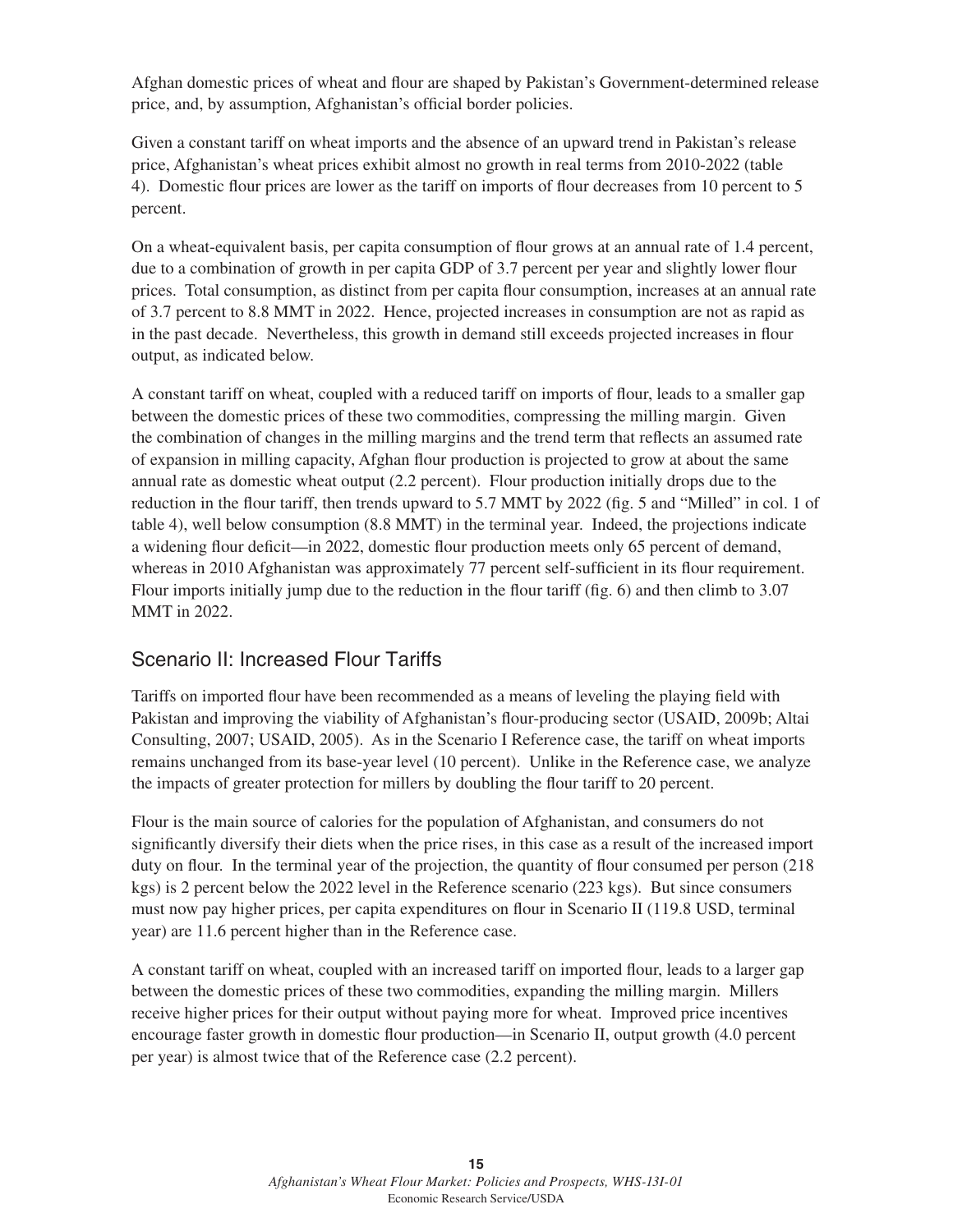## Table 4 **Results of Afghan wheat and flour model**

|                                           | Scenario I:<br>Reference |          | Scenario II:<br>20% flour tariff<br>10% wheat tariff |          | Scenario III<br>20% wheat tariff<br>0% flour tariff |                     | Scenario IV<br>Free Trade |                     |                |
|-------------------------------------------|--------------------------|----------|------------------------------------------------------|----------|-----------------------------------------------------|---------------------|---------------------------|---------------------|----------------|
| Variable                                  | Base                     | Terminal | Growth<br>Rate                                       | Terminal | Growth<br>Rate                                      | Terminal            | Growth<br>Rate            | Terminal            | Growth<br>Rate |
|                                           |                          |          |                                                      |          | Percent                                             |                     | Percent                   |                     | Percent        |
| Flour tariff (%)                          | 10                       | 5        | $-5.6$                                               | 20       | 5.9                                                 | $\mathsf{O}\xspace$ | $\overline{\phantom{a}}$  | $\mathbf{0}$        | --             |
| Wheat tariff $(\%)$                       | 10                       | 10       | 0.0                                                  | 10       | 0.0                                                 | 20                  | 5.9                       | 0                   |                |
| Release price (\$/mt)                     | 284                      | 288      | 0.1                                                  | 288      | 0.1                                                 | 288                 | 0.1                       | 288                 | 0.1            |
| Wheat area (1,000 ha)                     | 2,300                    | 2,682    | 1.3                                                  | 2,682    | 1.3                                                 | 2,707               | 1.4                       | 2,631               | 1.1            |
| Wheat yield (mt/ha)                       | 1.6                      | 1.8      | 0.9                                                  | 1.8      | 0.9                                                 | 1.8                 | 0.9                       | 1.8                 | 0.9            |
| Wheat production<br>$(1,000 \text{ mt})$  | 3,700                    | 4,804    | 2.2                                                  | 4,804    | 2.2                                                 | 4,849               | 2.3                       | 4,712               | 2.0            |
| Milled (1,000 mt)                         | 4,403                    | 5,724    | 2.2                                                  | 7,069    | 4.0                                                 | 4,849               | 0.8                       | 6,172               | 2.9            |
| Total consumption<br>$(1,000 \text{ mt})$ | 5,700                    | 8,798    | 3.7                                                  | 8,593    | 3.5                                                 | 8,867               | 3.8                       | 8,867               | 3.8            |
| Per capita flour<br>expenditures          | 94.1                     | 107.4    | 1.1                                                  | 119.8    | 2.0                                                 | 103.1               | 0.8                       | 103.1               | 0.8            |
| Per capita<br>consumption<br>(kgs/person) | 189                      | 223      | 1.4                                                  | 218      | 1.2                                                 | 225                 | 1.5                       | 225                 | 1.5            |
| Wheat imports<br>$(1,000 \text{ mt})$     | 703                      | 920      | 2.3                                                  | 2,265    | 10.2                                                | $\mathsf{O}\xspace$ |                           | 1,460               | 6.3            |
| Flour imports<br>$(1,000 \text{ mt})$     | 1,297                    | 3,074    | 7.5                                                  | 1,524    | 1.4                                                 | 4,018               | 9.9                       | 2,694               | 6.3            |
| Total imports<br>$(1,000 \text{ mt})$     | 2,000                    | 3,994    | 5.9                                                  | 3,789    | 5.5                                                 | 4,018               | 6.0                       | 4,155               | 6.3            |
| Afghan wheat price<br>(\$/mt)             | 341                      | 345      | 0.1                                                  | 345      | 0.1                                                 | 363                 | 0.5                       | 314                 | $-0.7$         |
| Afghan flour price<br>(\$/mt)             | 498                      | 481      | $-0.3$                                               | 550      | 0.8                                                 | 458                 | $-0.7$                    | 458                 | $-0.7$         |
| Milling margin<br>(ratio, unitless)       | 1.5                      | 1.4      | $-0.4$                                               | 1.6      | 0.7                                                 | 1.3                 | $-1.2$                    | 1.5                 | 0.0            |
| Tariff revenue (flour)                    | 59                       | 70       | 1.5                                                  | 140      | 7.5                                                 | $\mathsf{O}\xspace$ | --                        | $\mathsf{O}\xspace$ | --             |
| Tariff revenue (wheat)                    | 22                       | 29       | 2.4                                                  | 71       | 10.3                                                | $\mathsf{O}\xspace$ | $\overline{\phantom{a}}$  | 0                   |                |
| Total tariff revenue                      | 81                       | 99       | 1.8                                                  | 211      | 8.3                                                 | $\mathsf{O}\xspace$ | $\overline{\phantom{a}}$  | 0                   | --             |
| Gdp per capita, real (\$)                 | 517                      | 797      | 3.7                                                  | 797      | 3.7                                                 | 797                 | 3.7                       | 797                 | 3.7            |
| Population (millions)                     | 30.2                     | 39.4     | 2.3                                                  | 39.4     | 2.3                                                 | 39.4                | 2.3                       | 39.4                | 2.3            |

mt = metric ton; ha = hectare; kg = kilogram; GDP = Gross Domestic Product;

 $Milled = domestic production of flour.$ 

Sources: Area, yield, production, and consumption are from USDA PS&D database. Milled, wheat imports, and flour imports are author's calculations based on IGC database and USDA PS&D database. Population and GDP are from IMF (2012). Prices of wheat and flour are from the U.N. World Food Programme's Price Analysis in Afghanistan (World Food Programme, 2013).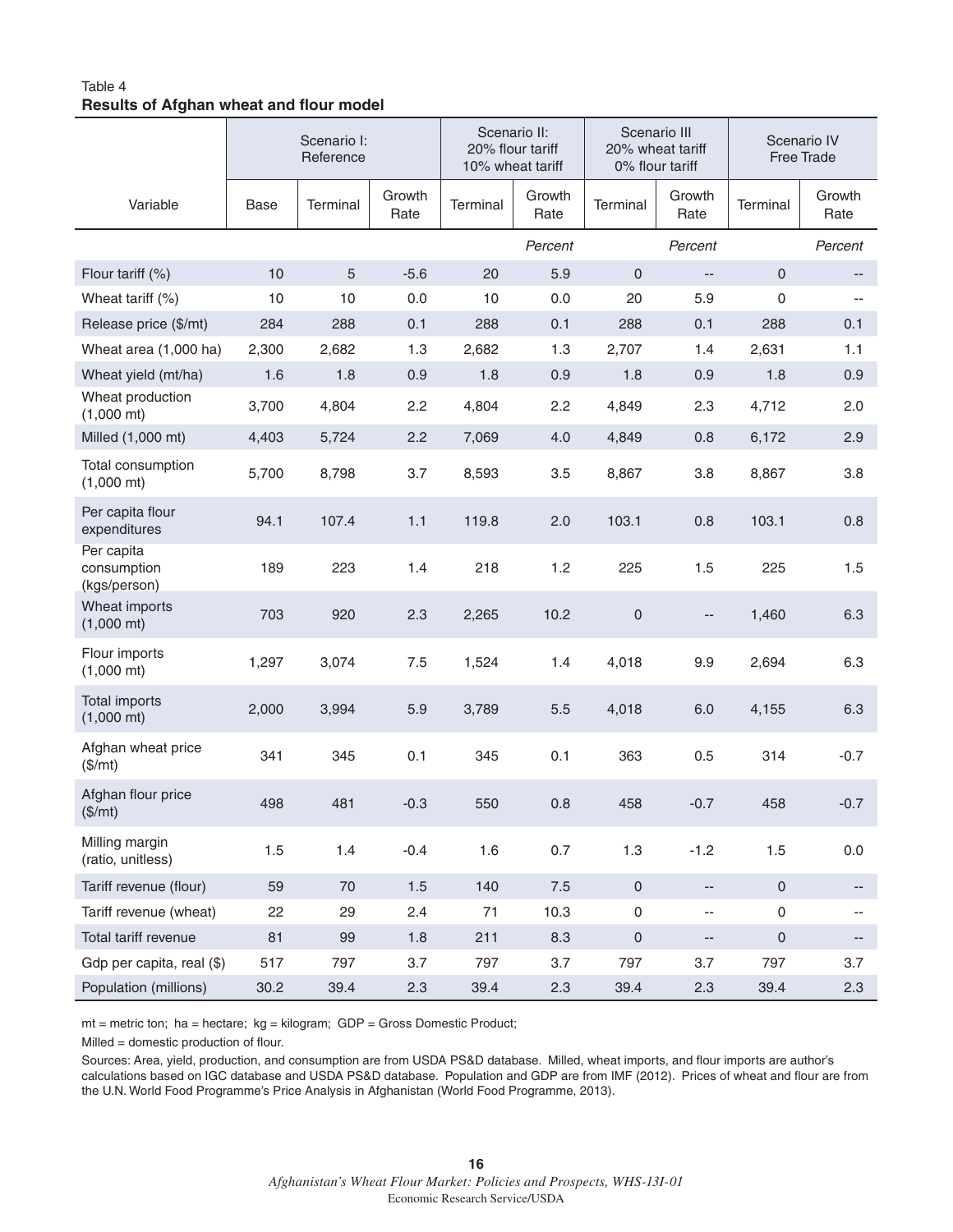Wheat prices do not rise in this scenario because there are no adjustments to the import duty on wheat. As long as Afghanistan continues to import wheat, the domestic price is determined by Pakistan's release price of wheat, adjusted by the wheat tariff and a margin that reflects the costs of freight and handling.3 In other words, as long as Afghanistan is a wheat importer, adjustments to the flour tariff have no influence on domestic wheat prices—an increase in the flour tariff is not passed through as higher domestic wheat prices for farmers, and protecting the processing industry does not increase prices received by farmers. Domestic wheat production continues to grow at the same annual rate as before (2.2 percent), implying that the milling industry must increasingly source its raw material supplies externally. Wheat imports grow substantially faster than flour imports, and by the terminal year, far exceed flour. This outcome differs from the Reference scenario, in which flour imports predominated.

## Scenario III: Increased Wheat Tariffs

Although imports from neighboring countries have stabilized Afghan prices of wheat and flour and contributed to food security, tariffs on imported wheat have been recommended as a means of providing stronger incentives for domestic wheat production (USAID, 2009b). We isolate the impacts of taxing imports of the farm commodity by doubling the wheat tariff to 20 percent, while setting the import duty on flour to zero throughout the simulation period. With lower flour





1,000 metric tons

Sources: 1990-2010 data are author's calculations based on IGC database, USDA PS&D database, and FAOSTAT database. ERS model replicates 2010 data; 2011-22 figures are results of ERS model.

<sup>3</sup>At the level of imports considered in these analyses, increases in the quantity of imports are assumed to have inconsequential impacts on the unit costs of freight and handling.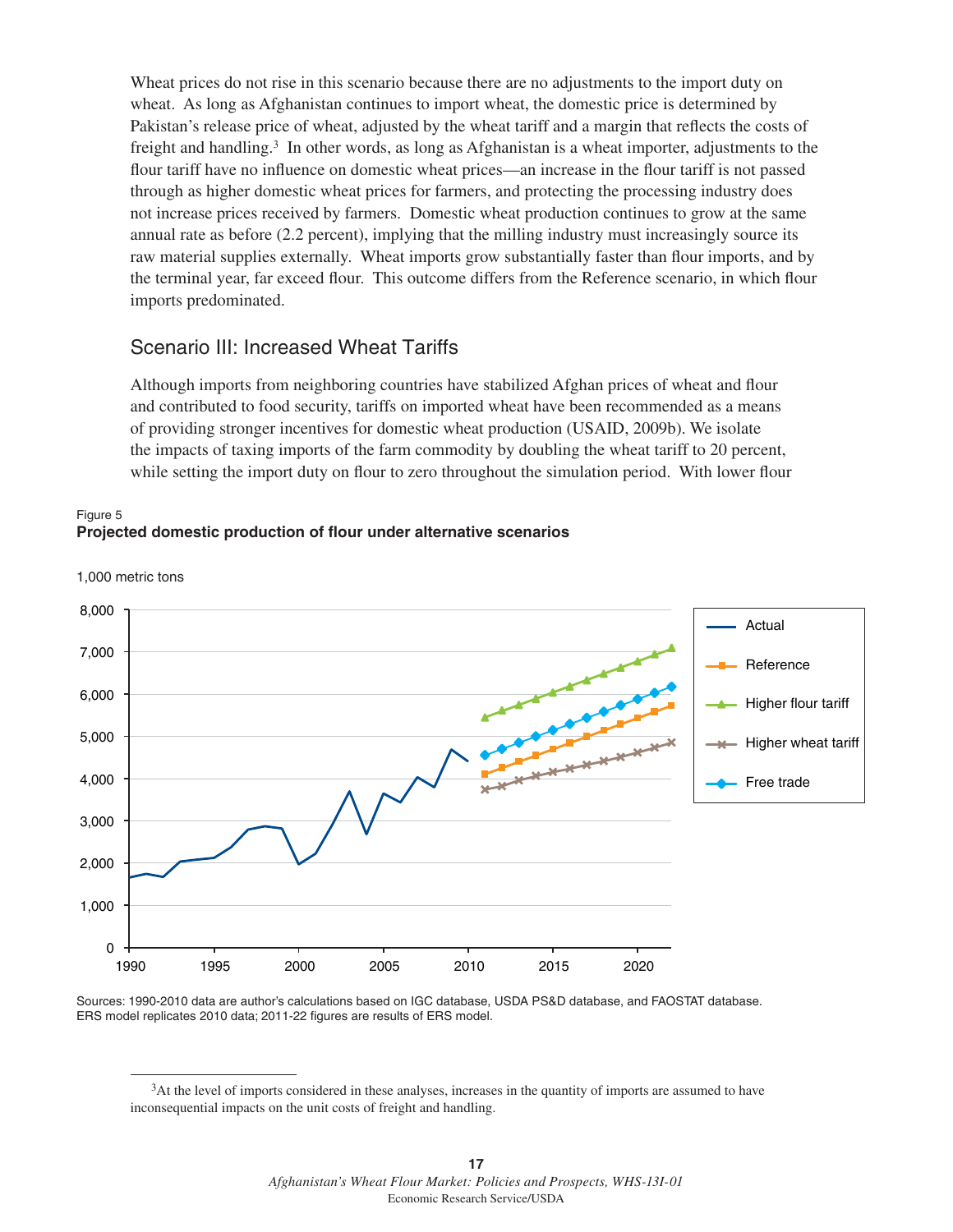### Figure 6 **Projected flour imports under alternative scenarios**





Sources: 1990-2010 data are author's calculations based on IGC database, USDA PS&D database, and FAOSTAT database. ERS model replicates 2010 data; 2011-22 figures are results of ERS model.

prices and the same income, consumption in Scenario III grows faster than in Scenario I. Unlike the previous scenario, Scenario III eliminates the flour tariff altogether in order to illustrate a key point—wheat tariffs alone do not result in substantially higher Afghan wheat prices. In the absence of a flour tariff, restrictions on wheat imports have little impact on domestic wheat prices. Moreover, imports of wheat grain are already relatively low, so restrictions on these imports have little impact on domestic wheat supplies and prices. In the terminal year, the price of wheat in Afghanistan is 363 USD per MT, only about 5 percent higher than the 2022 price in the Scenario I Reference case. The annual growth in domestic wheat output in Scenario III (2.3 percent) is almost unchanged from Scenario I (2.2 percent).

An increased tariff on wheat, coupled with the elimination of the duty on imported flour, leads to a smaller gap between the domestic prices of these two commodities, compressing the milling margin even more than in Scenario I. Millers now receive lower prices for their output while paying more for wheat. Reduced price incentives dampen growth in domestic flour production—in Scenario III, output growth (0.8 percent per year) is substantially less than in the Scenario I Reference case (2.2 percent). Consequently, wheat imports drop to zero in 2011 and remain at that level for the rest of the simulation period (fig. 7). Millers do not rely on imported wheat because the tariff-adjusted import price exceeds the price of wheat available from Afghan producers.

Scenario III is distinctive because the wheat pricing regime in this experiment differs from the price determination mechanism in the other simulations. (See appendix 2, "Semi-Autarchy Wheat Price," for technical details on the Scenario III pricing regime.) For example, in Scenario II an adjustment to the flour tariff had no impact on the domestic wheat price. But now, in Scenario III, unlike in the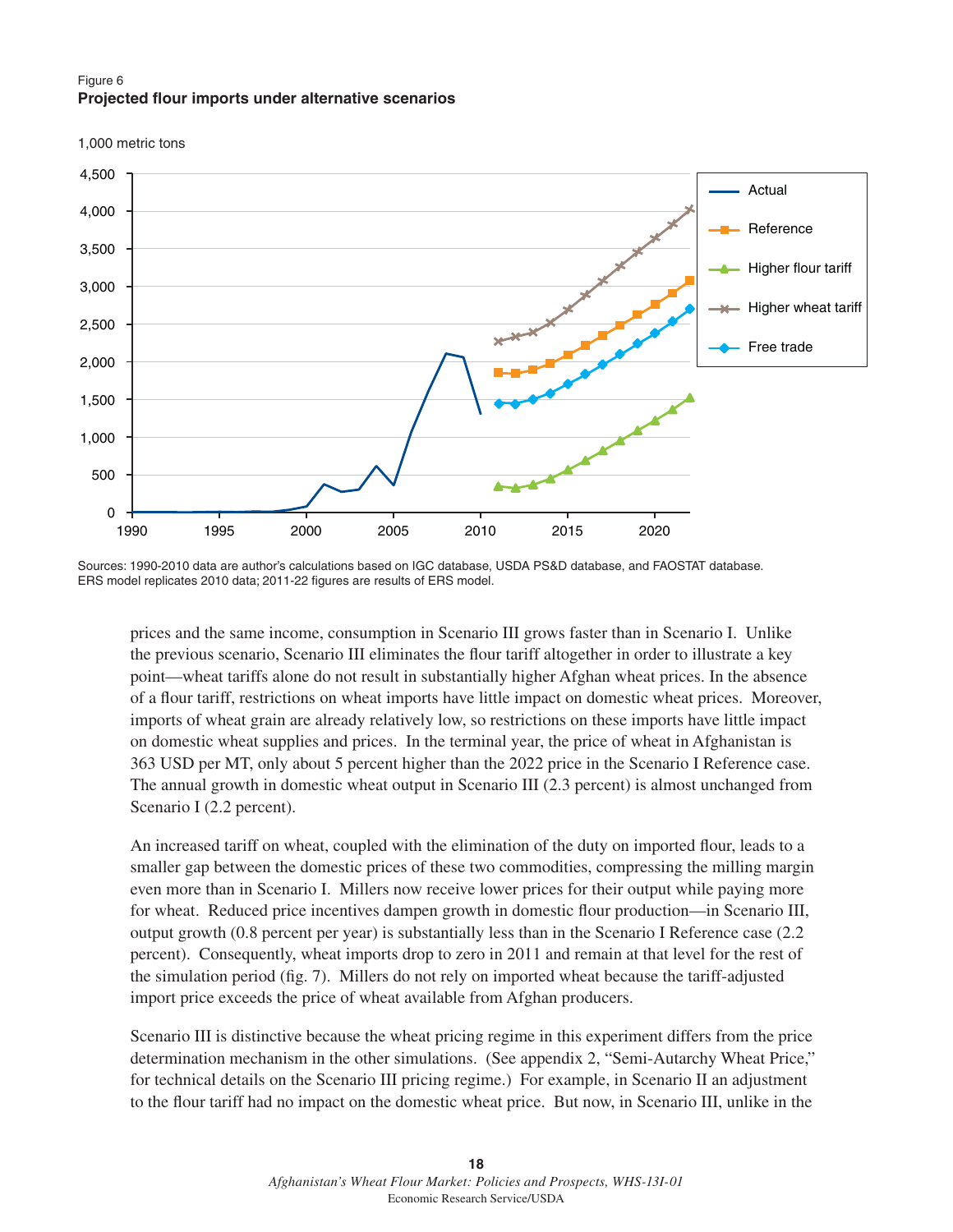### Figure 7 **Projected wheat imports under alternative scenarios**

1,000 metric tons



Sources: 1990-2010 data are author's calculations based on IGC database, USDA PS&D database, and FAOSTAT database. ERS model replicates 2010 data; 2011-22 figures are results of ERS model.

previous scenarios, wheat imports are driven to zero due to a high wheat tariff combined with a zero flour tariff. We therefore switch to a pricing regime in which the domestic wheat price is derived in part from the import price of flour. As explained below, reinstating the flour tariff, which raises the import price of flour, also increases the domestic wheat price. Wheat tariffs become more effective at raising domestic wheat prices as the flour tariff rises.

## Afghan Wheat Prices Now Linked to Flour Tariff

We begin with a flour tariff of zero. When the wheat tariff is 16 percent, wheat imports fall to zero because the import price is too high relative to the semi-autarchy Afghan price that prevails in the absence of wheat imports. Once wheat imports vanish, the domestic price becomes the semiautarchy price and additional increases in the wheat tariff (beyond 16 percent) have no ability to further raise domestic wheat prices. Figure 8 shows the impact that rising wheat tariffs have on the terminal-year domestic wheat price for various levels of the flour tariff. With a flour tariff of zero, the terminal-year domestic wheat price initially rises with higher wheat tariffs. The wheat price reaches a maximum of 363 USD per MT when the wheat tariff is 16 percent and then has no response to further wheat tariff increases—wheat tariffs, in the absence of a flour tariff, have only a limited ability to transfer benefits to farmers.

Raising the flour tariff above zero can result in higher domestic wheat prices, once wheat imports have been eliminated; that is, higher wheat prices would come at the cost of consumers. The economic logic underlying this result is that higher flour tariffs encourage increased domestic flour production and hence greater demand for the raw material, which raises the domestic wheat price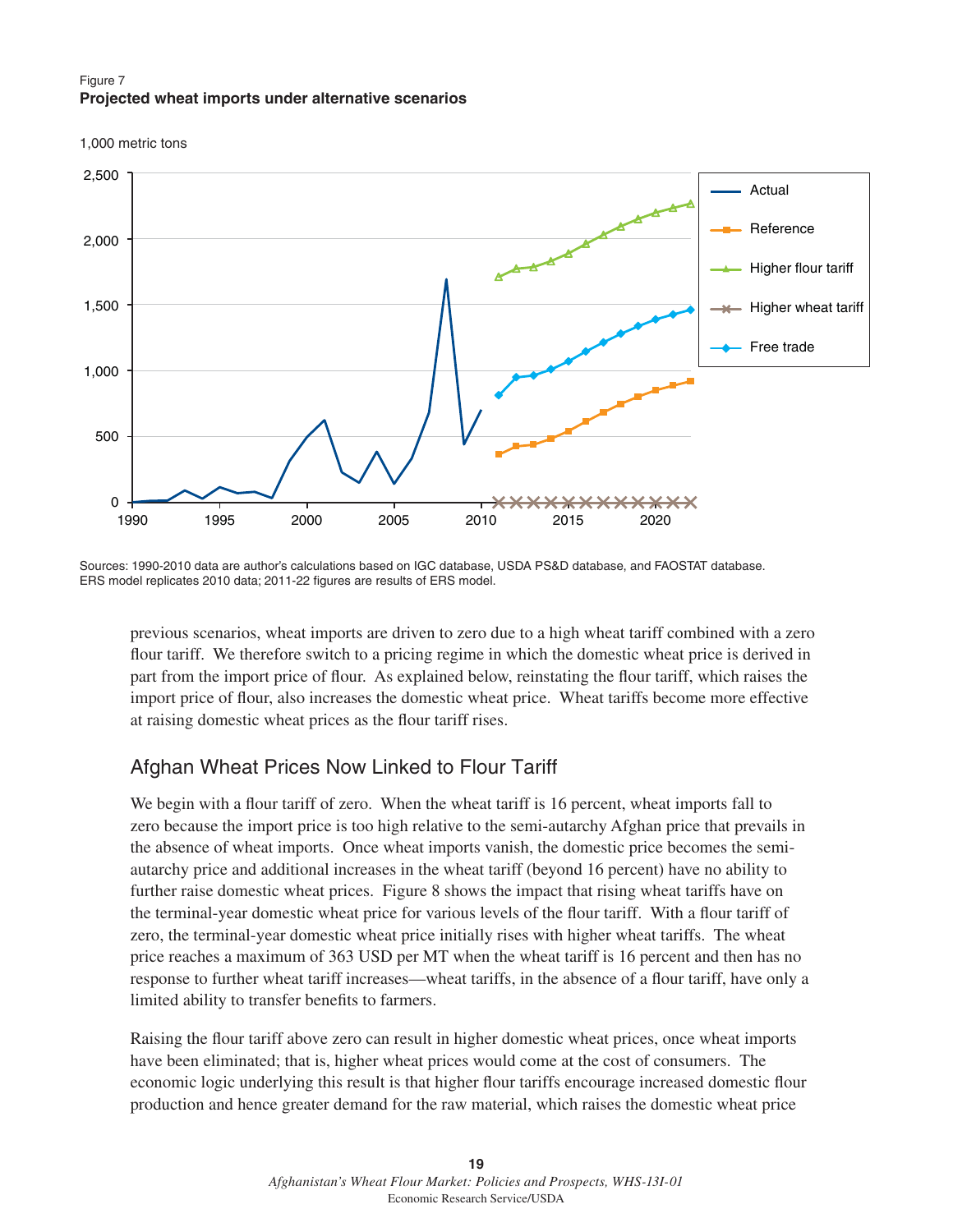

### Figure 8 **Domestic wheat price1 for various combinations of flour and wheat tariffs**

<sup>1</sup>Afghan wheat price in the terminal year (2022) of the projection period. Source: ERS Model.

(see appendix fig. 2.1). For example, a wheat tariff of 40 percent results in a wheat price of  $395$ USD per MT when the flour tariff is 10 percent and 427 USD per MT when the flour tariff is 20 percent; flour production expands in response to higher flour tariffs. Millers therefore demand more wheat, and domestic prices continue to rise until the domestic price equals the import price and wheat imports become viable even with the imposition of a high wheat tariff. Increases in the demand—and hence the price—of wheat came about through flour tariffs and higher domestic flour prices that impose costs on Afghan consumers. Thus, efforts to boost farm output through border policies likely require a combination of wheat and flour tariffs that harm consumers.

## Scenario IV: Elimination of Wheat and Flour Tariffs

Pakistan's domestic grain market interventions have been aimed at improving the availability of food for its population. However, expanding wheat and flour production in Pakistan has also helped to meet the demands of Afghanistan's growing population. Eliminating tariffs on wheat and flour imports would improve Afghanistan's access to Pakistan's relatively abundant supplies of these staples. We analyze the impacts of free trade by setting Afghanistan's import duties on wheat and flour to zero throughout the simulation period, while assuming the continuation of Pakistan's grain market interventions.

In Scenario IV, per capita consumption increases at a slightly faster pace than in Scenario I. Because the flour tariff was already close to zero in the Reference case, the shift to free trade has a modestly positive impact on consumption.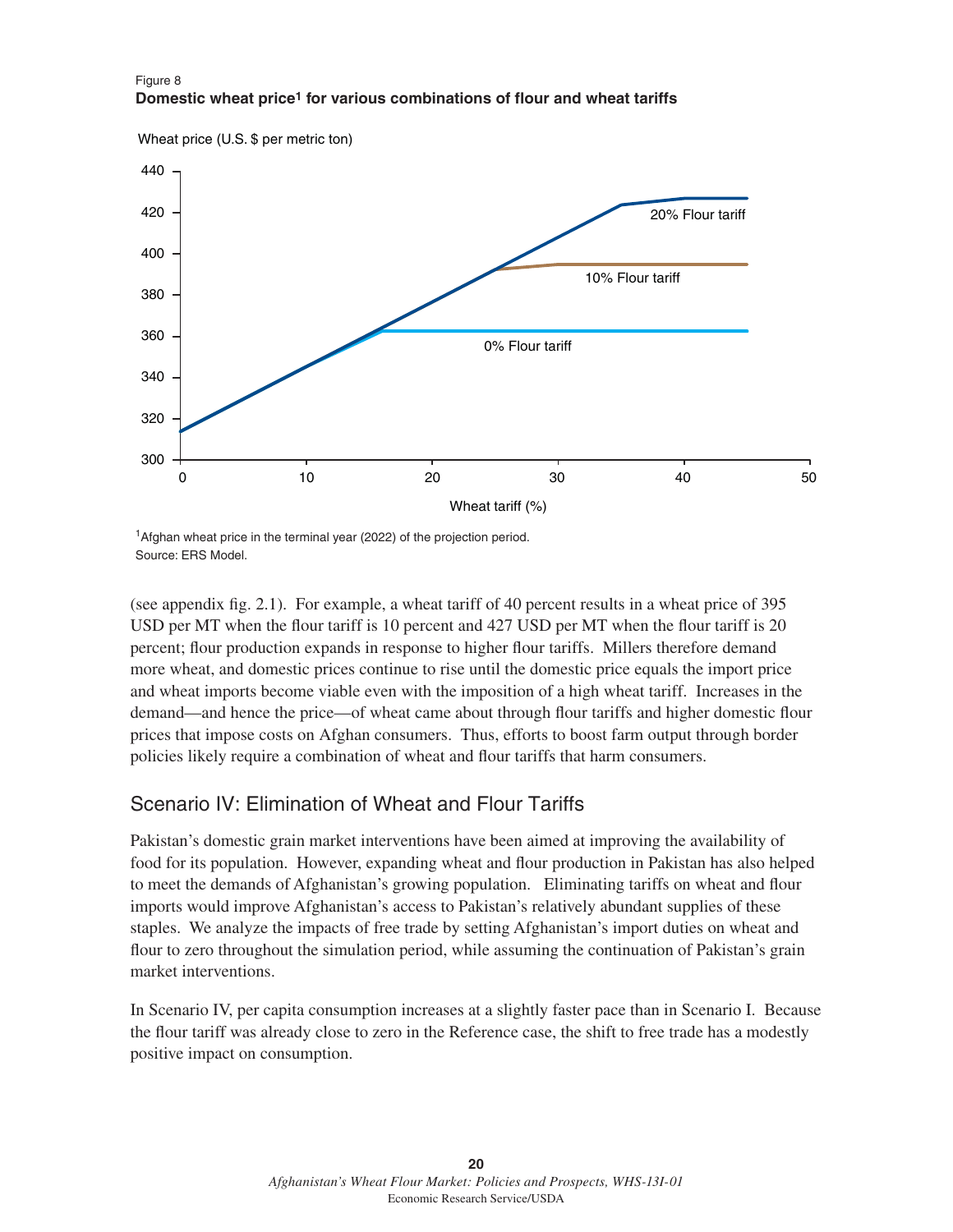Eliminating the 10-percent tariff on wheat imports reduces domestic wheat prices and dampens the growth in domestic wheat production. However, the supply response to price changes is limited. Farm output now grows at an annual rate of 2.0 percent, roughly the same as in the Scenario I Reference (2.2 percent).

Since Afghanistan does not impose tariffs on imports of wheat and flour in this scenario, milling margins are exogenously determined by Pakistan's grain market interventions. From the standpoint of the milling sector, free trade generates two opposing effects. Compared with the Reference case, millers now receive lower prices for their output. However, the more significant effect is that flour producers now pay less for wheat. The net result is that the gap between the domestic prices of flour and wheat is now larger than in the Scenario I Reference case. Improved milling margins (price incentives) lead to faster growth in domestic flour production—output growth in Scenario IV at 2.9 percent per year exceeds that of the Reference case (2.2 percent).

In this scenario, the milling industry must increasingly source its raw material supplies externally, and wheat imports now grow almost three times faster than in Scenario I. In contrast, despite (modestly) higher levels of flour consumption, the quantity of flour imports in the terminal year of Scenario IV (2.69 MMT) is below that of the Reference case (3.07 MMT). This occurs because a shift to free trade has stronger positive impacts on flour production than on consumption.<sup>4</sup>

<sup>&</sup>lt;sup>4</sup>Recall that in the Scenario I Reference case the wheat tariff is twice as high as the flour tariff during the simulation period, implying that free trade would benefit millers more than consumers.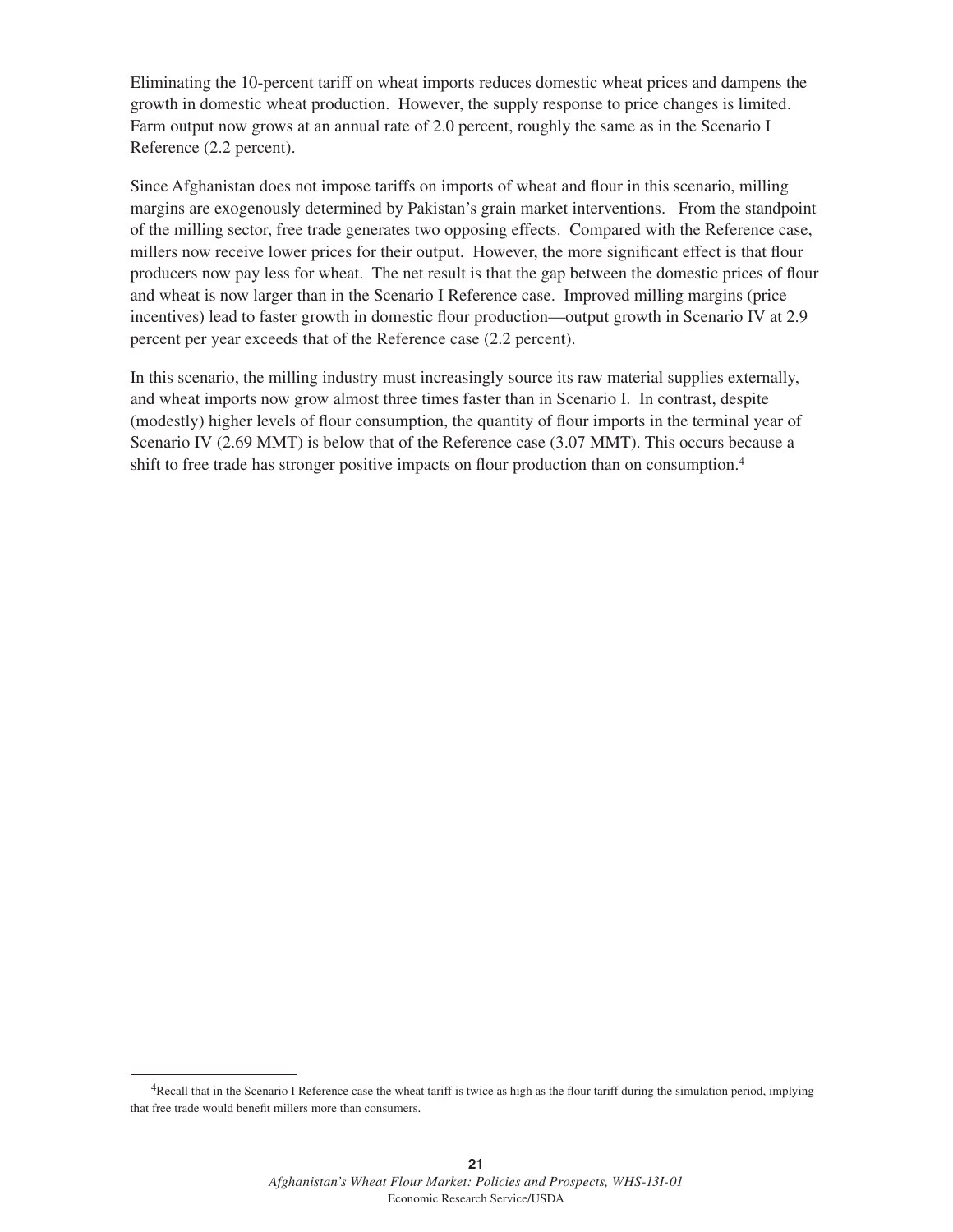# **Conclusions**

Flour milling is Afghanistan's largest agroindustry, and wheat is the country's major crop and staple food. In the post-2000 period, although flour production increased rapidly, demand grew even faster, spurred by a rapidly expanding population and a strong recovery in economic growth since 2002. Afghanistan now ranks among the world's largest importers of flour, with its imports sourced mainly from Pakistan. Afghanistan's wheat and milling sectors experienced substantial headwinds from the destructive effects of military conflict and instability. Flour producers must cope with undependable and highly variable wheat supplies. The milling sector has been slow to rebuild after years of war, in part because of competition from Pakistan, where the Government provides price support for wheat producers and also supplies mills with low-cost wheat. In addition, unreliable supplies of electricity and limited marketed surpluses of Afghan wheat have discouraged the growth of commercial milling activity. Small-scale mills, which are particularly important in rural areas where underdeveloped infrastructure impedes wheat transport, account for approximately 90 percent of the country's flour production.

Afghanistan's official import policies have been liberal, and flour supplies from neighboring countries have played a key role in stabilizing Afghan prices and meeting the needs of consumers. Despite these food security benefits, policies aimed at protecting domestic millers and farmers from foreign competition have been recommended as a means of enhancing the livelihood of Afghan producers. The Afghan Government has demonstrated some willingness to protect domestic producers by setting tariffs (although at relatively low levels) and by procuring small quantities of wheat from farmers to stock a strategic grain reserve. Government efforts to support domestic wheat prices were also motivated by concerns that low wheat prices could increase incentives for opium cultivation.

Empirical data and other information are not available for projecting the costs the Afghan Government would incur in enforcing higher tariffs or for projecting net changes in employment from alternative tariff polices. The analyses developed in this report highlight the potential tradeoffs that are likely to occur between Afghan farmers, consumers, and millers should the Afghan Government be successful at enforcing various combinations of tariffs on wheat and flour imports. The results indicate that increased protection for millers, accomplished by raising flour tariffs without altering the wheat tariff, delivers no economic gains to farmers and only benefits millers by imposing costs on consumers. By increasing the flour tariff, Afghanistan reduces its dependence on flour imports and growth in domestic flour production accelerates, while imports of wheat expand. However, domestic consumers must pay a higher (tariff-adjusted) flour price, and farmers receive no benefit as the farm price of wheat remains unchanged.

If, on the other hand, the wheat tariff is increased in order to increase benefits to wheat producers, the results indicate that higher (tariff-adjusted) prices alone are not likely to lead to significant output gains, primarily because water shortages are a constraint on wheat yields. Also, Afghanistan's imports of wheat grain—unlike those of wheat flour—are already low, implying that barriers to wheat imports have limited potential to affect domestic prices. To the extent that higher wheat prices are achieved through wheat tariffs, the milling sector pays more for its critical raw material, leading to slower growth in domestic flour production. Efforts to boost production of wheat through border policies would require a combination of flour and wheat tariffs that protect both miller and farmers while imposing costs on consumers.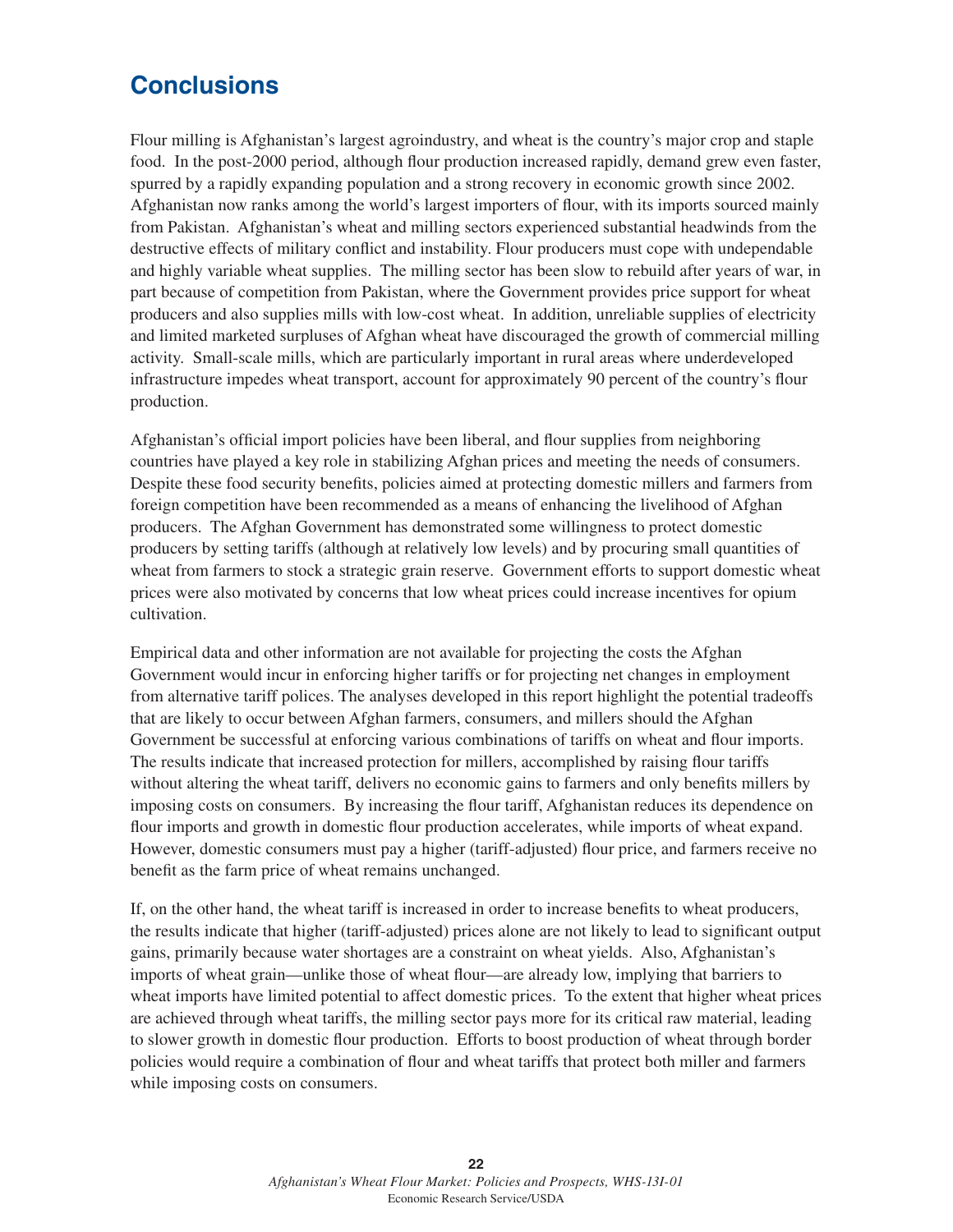Finally, model-based simulation results suggest that by completely eliminating its tariffs on wheat and flour imports, Afghanistan could benefit more fully from Pakistan's relatively abundant supplies of wheat and flour. This scenario leads to stronger growth in domestic flour production and consumption, with relatively small losses in farm output, compared with the other scenarios analyzed.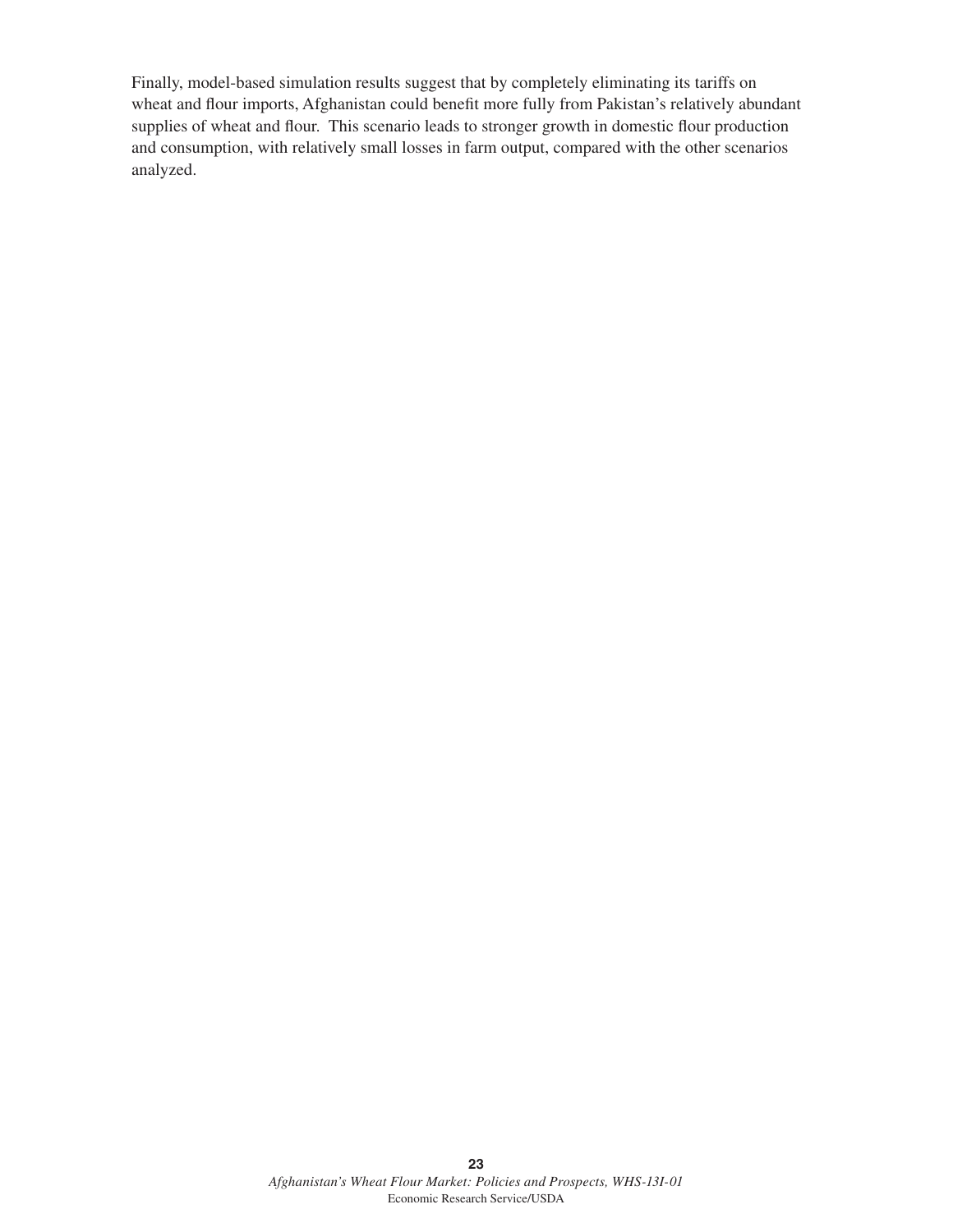# **References**

Altai Consulting (2007). *Market Sector Assessments-Afghanistan: Flour*. Afghanistan.

Chabot, Philippe, and Paul A. Dorosh (2007). "Wheat Markets, Food Aid and Food Security in Afghanistan," *Food Policy* 32:334-53.

Dorosh, Paul, and Abdul Salam (2006). "Wheat Markets and Price Stabilization in Pakistan: An Analysis of Policy Options." Pakistan Institute of Development Economics (PIDE), PIDE Working Papers 2006:5.

Favre, Raphy (2004). *Review of the Wheat Seed Sector in Afghanistan: Implications for Seed Programming and Regulatory Frameworks*. Aizon PLC, Addis Ababa, Ethiopia. March.

Government of Afghanistan (GOA) (2010). Ministry of Finance, General Directorate of Customs, Customs Tariff, Kabul, Afghanistan.

Government of Pakistan, Statistics Division, Federal Bureau of Statistics (various issues), *Monthly Review on Price Indices*.

Government of Pakistan, Ministry of Food Agriculture and Livestock (MINFAL), Agricultural Prices Commission (various issues). *APCOM Series*.

International Grains Council (IGC) (2013). World Trade database. IGC. Canada.

International Monetary Fund (IMF) (2012). World Economic Outlook Database. IMF, Washington, DC. April.

Khan, Shamsher (2007). *Pakistan Wheat Subsector and Afghan Food Security: A special report by the Famine Early Warning Systems Network (FEWS NET)*, United States Agency for International Development. May.

Maletta, Hector (2007). "Food and agriculture in Afghanistan: a Long Term Outlook," in *Afghanistan: How Much of the Past in the New Future*, G. Picco and A.L. Palmisano (eds.), Istituto di Sociologia Internazionale di Gorizia, Gorizia, Italy.

Maletta, Hector (2006). "Food and agriculture in Afghanistan: a Long Term Outlook". In A. L. Palmisano (ed), *Afghanistan: A country regaining peace*. Special number, Futuribili, No.8, ISIG, Gorizia, Italy.

Maletta, Hector, and Raphy Favre (2003). *Agriculture and Food Production in Post-War Afghanistan*, Afghanistan Ministry of Agriculture and Animal Husbandry and United Nations Food and Agriculture Organization. Kabul, Afghanistan. August.

Persaud, Suresh (2012). *Long-Term Growth Prospects for Wheat Production in Afghanistan*, Outlook Report WHS-11L-01. January.

Persaud, Suresh (2010). *Price Volatility in Afghanistan's Wheat Market*, Outlook Report WHS-10d-01. May.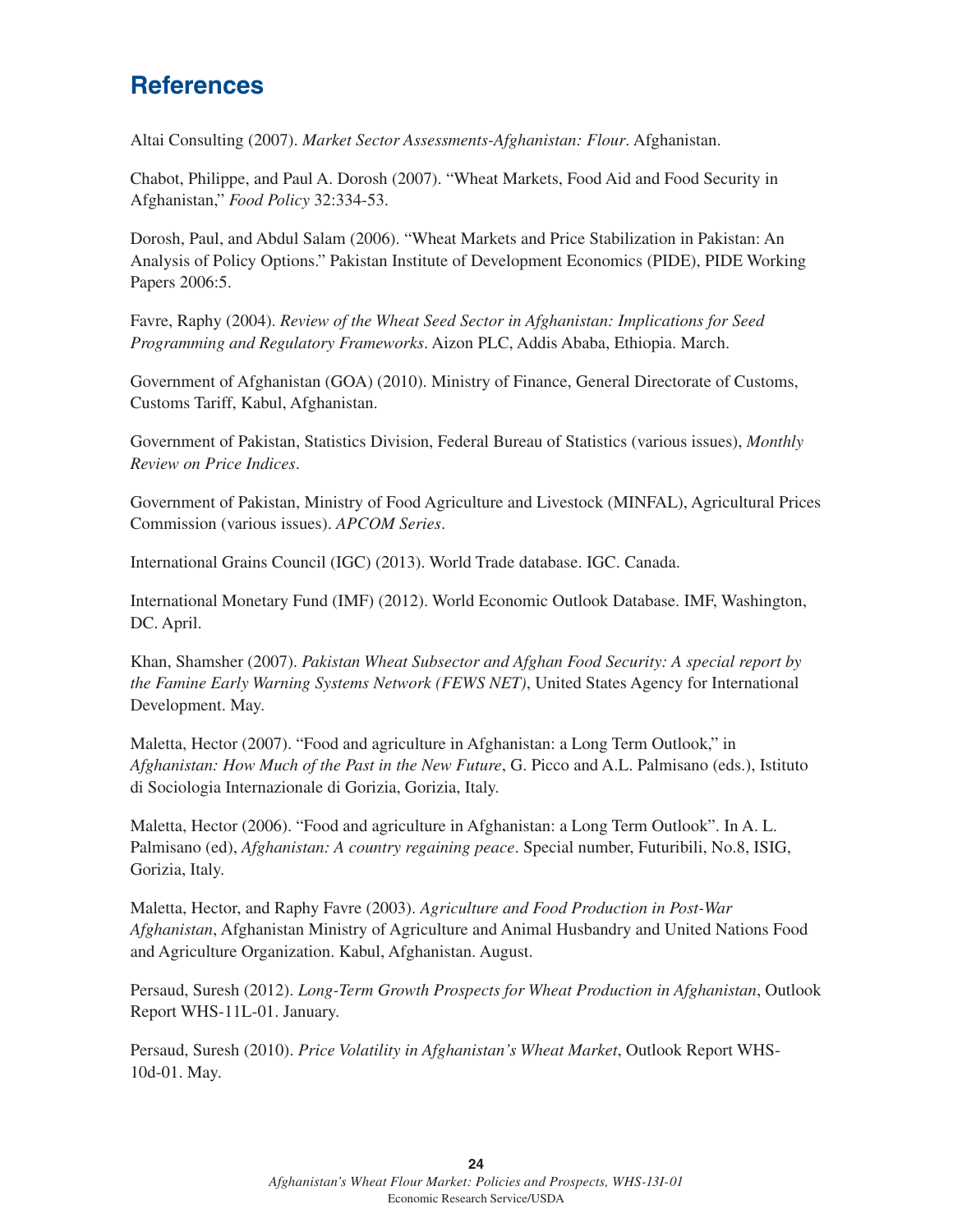Rout, Bob (2008). *How the Water Flows: A Typology of Irrigation Systems in Afghanistan*, Afghanistan Research and Evaluation Unit Issue Paper Series. Kabul, Afghanistan. June.

Schulte, R.B. (2007). *Northern Wheat Trader Survey and Afghan Food Security: A Special Report by the Famine Early Warning Systems Network (FEWS NET)*, United States Agency for International Development. August.

Torell, Gregory L., and Frank A. Ward (2010). "Improved Water Institutions for Food Security and Rural Livelihoods in Afghanistan's Balkh River Basin," *Water Resources Development*, 26(4):613- 37. December.

United Nations Food and Agriculture Organization (2010) (FAO). *Country Policy Monitoring 21*, Rome, Italy. June.

United Nations Food and Agriculture Organization (2012) (FAO). FAOSTAT database. Rome.

U.S. Department of Agriculture, Foreign Agricultural Service (2012). *Afghanistan Grain and Feed Annual Report 2012*, GAIN Report, March 24.

U.S. Department of Agriculture, Foreign Agricultural Service (2013). USDA Production, Supply and Distribution (PSD) database.

U.S. Department of Agriculture, Office of the Chief Economist. USDA *Agricultural Projections to 2022*, OCE-131. 2013. Available at: http://www.ers.usda.gov/publications/oce-usda-agriculturalprojections/oce131.aspx.

U.S. Department of Agriculture, Foreign Agricultural Service (2009a). *Pakistan Grain and Feed Annual Report 2009*, GAIN Report #PK9002. March 11.

U.S. Department of Agriculture, Foreign Agricultural Service (2009b). *Afghanistan: Wheat Production Recovers in 2009/10 Season*, Commodity Intelligence Report. June 10.

U.S. Department of Agriculture, Foreign Agricultural Service (2008a). *Afghanistan: Severe Drought Causes Major Decline in 2008/09 Wheat Production*, Commodity Intelligence Report. August 12.

U.S. Department of Agriculture, Foreign Agricultural Service (2008b). *Pakistan Grain and Feed Annual Report 2008*, GAIN Report #PK8010, March 6.

U.S. Agency for International Development (USAID) (2011). *Price Watch*. August 31.

U.S. Agency for International Development (USAID) (2009a). Afghanistan Country Profile. October 12.

United States Agency for International Development (USAID) (2009b). *Afghanistan National Food Security Assessment*, Washington, DC, June 20.

United States Agency for International Development (USAID) (2006). *Flour Mill Feasibility Study for Helmand and Kandahar Southern Afghanistan*, Washington, DC, April 15.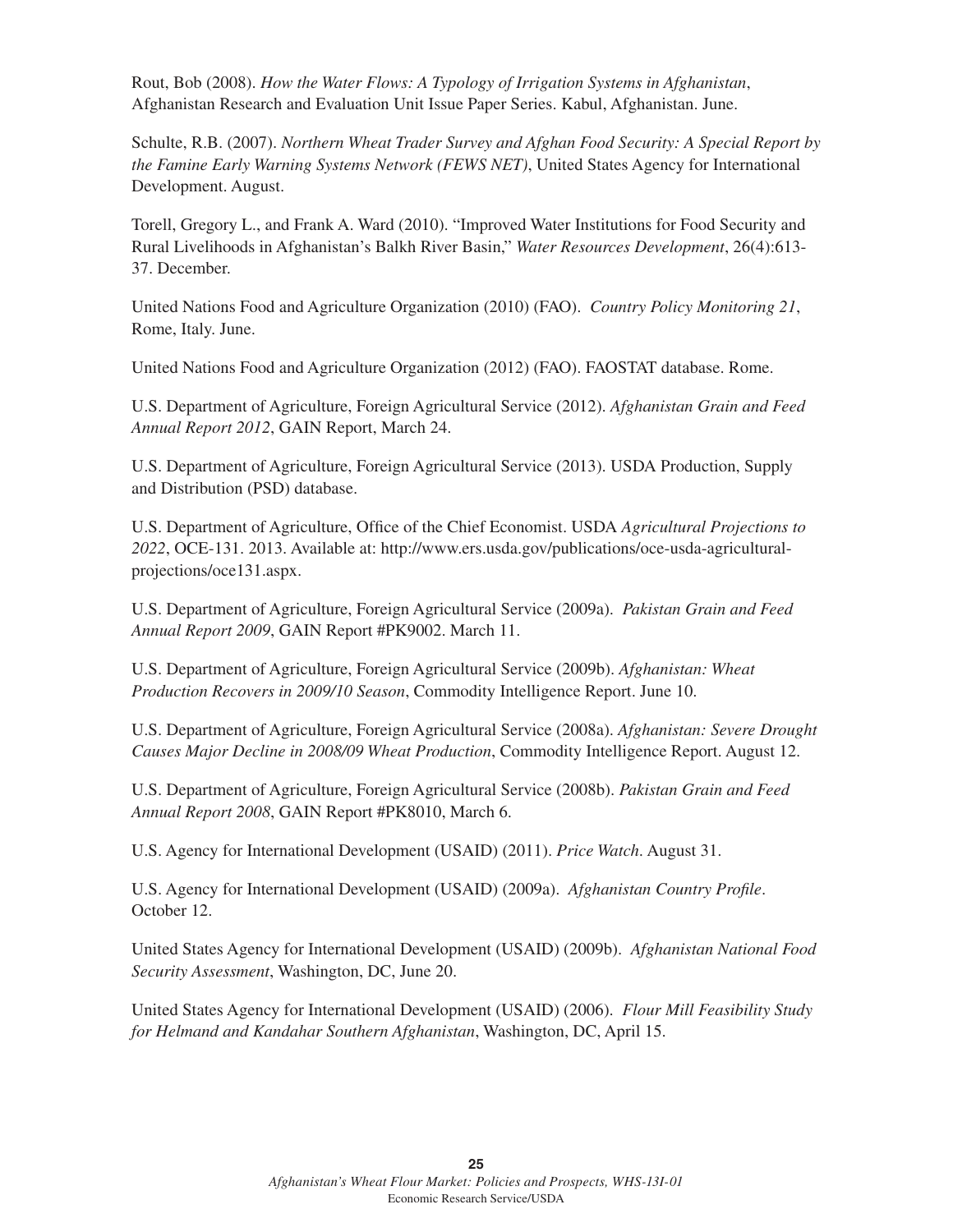United States Agency for International Development (USAID) (2005). *Study To Determine the Feasibility of Supporting Flour Milling in the Eastern Region of Afghanistan*, Washington, DC, September 30.

World Bank (2010). *Food Price Increases in South Asia: National Responses and Regional Responses*. Washington, DC.

World Bank (2005). *Afghanistan: Managing Public Finances for Development*. Washington, DC.

World Food Programme (WFP), Vulnerability Assessment and Mapping (VAM) unit (2013). *Price Analysis in Afghanistan*. Kabul, Afghanistan.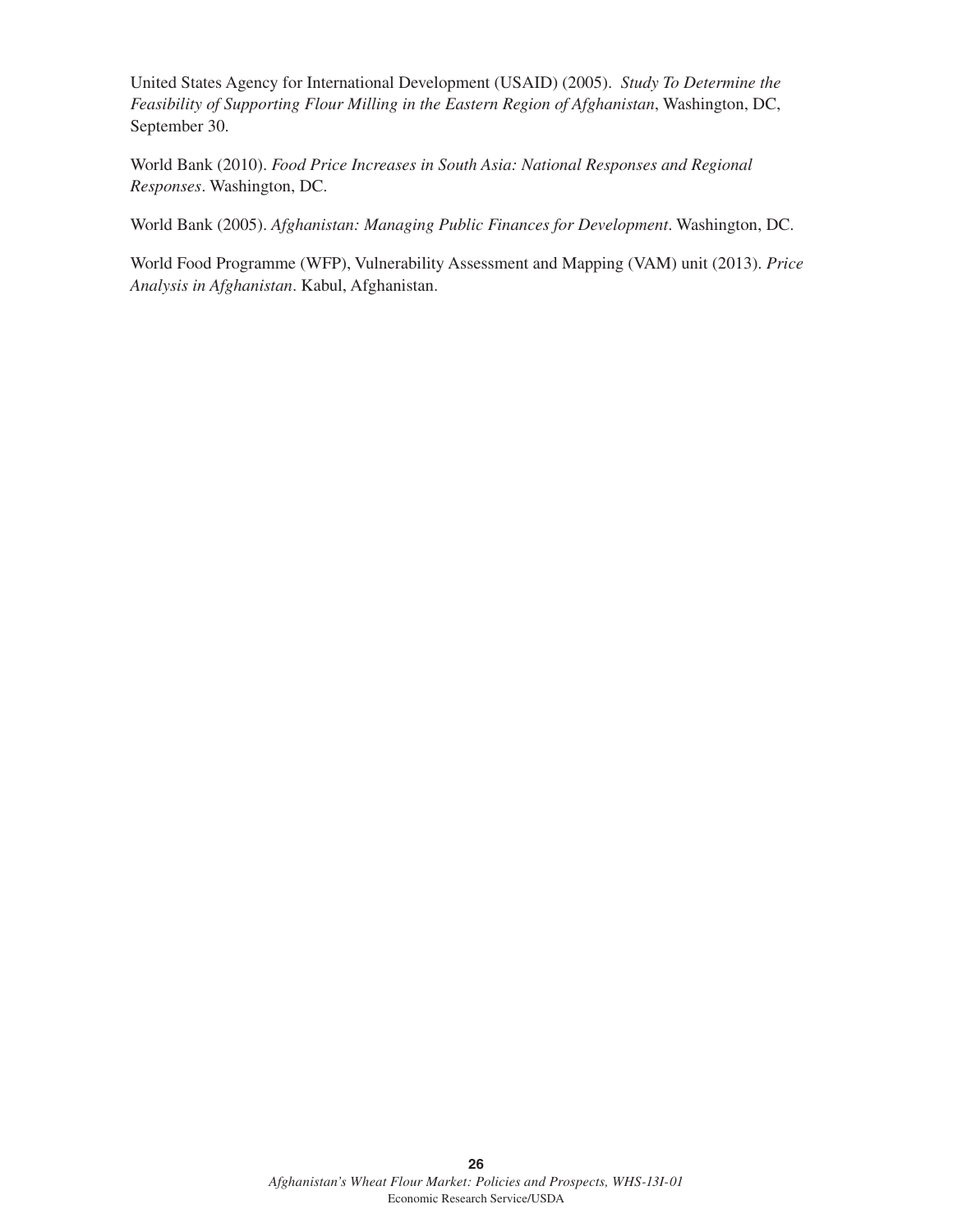# **Appendix 1: Elasticities and Parameters**

**Actual and model predictions of the quantity of wheat milled**

Formal estimates of supply and demand elasticities for wheat in Afghanistan are not available in the literature. Limitations in both the quantity and quality of Afghan data, as discussed in Persaud  $(2010)$ , pose a significant if not insurmountable challenge for econometrically estimating demand and supply parameters.

The specification and parameters for wheat area and per capita flour demand shown in appendix table 2 are based on Persaud (2012).

The model specification for flour production posits that the quantity of wheat milled depends on the ratio of flour to wheat prices and a trend term that reflects the growth of Afghanistan's milling sector. An increase in the price of wheat, the key input (raw material) cost for millers, would reduce incentives for the production of flour, all else equal. On the other hand, if millers receive higher prices for the flour that they produce and sell, they would have an incentive to process more wheat into flour, all else equal. In other words, an increase in the milling margin (the flour-to-wheat price ratio) leads to an increase in milling activity. Although the within-sample model predictions for this period do not exhibit the sharp year-to-year variations that characterize the actual data after 2003 (appendix fig.  $1.1$ ), the model does capture the overall trend in the quantity of wheat milled.

#### Appendix figure 1.1



Milled (metric tons)

Sources: Actual data are computed from USDA PS&D database, FAOSTAT database, and IGC database; predicted values are author's calculations.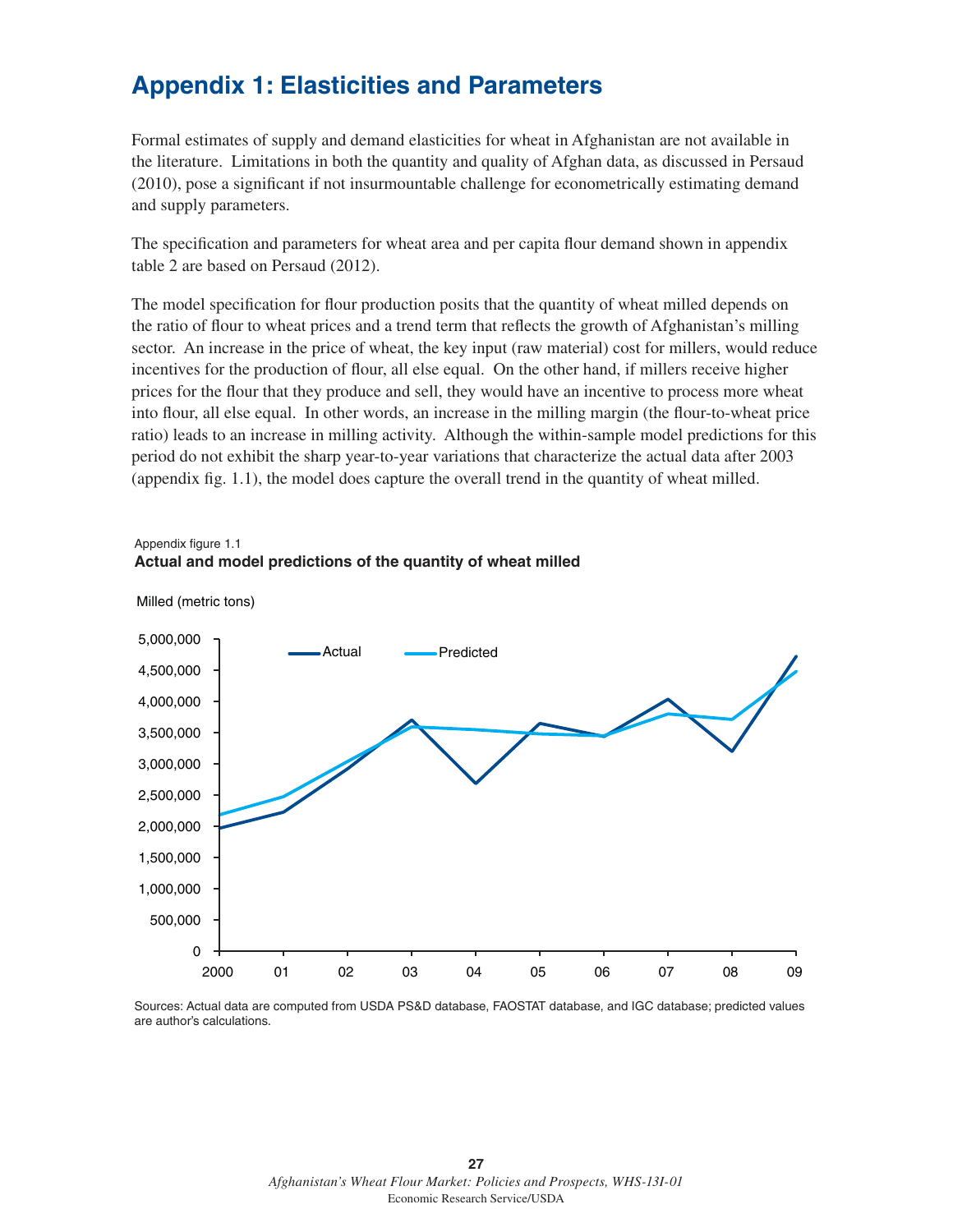# **Appendix 2: Model Equations, Parameters, and Price Determination5**

(1) WHPrice = MINIMUM { WHPrice<sub>1</sub>, WHPrice<sub>A</sub>, WHPrice<sub>AA</sub> }

(2) FLPrice = MINIMUM {  $FLPrice<sub>1</sub>$ ,  $FLPrice<sub>A</sub>$ ,  $FLPrice<sub>AA</sub>$  }

(3) FLDemandPerCap =  $FL^2*GDPPerCap + FL^3*FLPrice + constant_{ETD}$ 

(4) FLDemand =  $[FL^{2*G}DPPerCap + FL^{3*}FLPrice + constant_{ETD}]*POP*1000$ 

(5) WHArea<sub>t</sub> = **WH<sup>1\*</sup>WHPrice<sub>t-1</sub> + <b>WH<sup>2\*</sup>WHYield**<sub>t-1</sub> + **WH<sup>3\*</sup>Trend** + **constant**<sub>WA</sub>

(6) WHYield<sub>t</sub> = WHYield<sub>t-1</sub>\***Trend** 

(7) WHProduction = WHArea\*WHYield

(9) WHMilled =  $M^{1*}$ (FLPrice/WHPrice) +  $M^{2*}$ **Trend + constant**<sub>WHM</sub>

(10) WHImport = WHMilled - WHProd

(11) FLImport = FLDemand - WHMilled

(12) WHImport + FLImport = FLDemand - WHProd

## Price Determination

The model structure is capable of determining domestic prices of wheat and flour for four separate cases: (1) imports of flour and wheat are both greater than zero; (2) Afghanistan imports neither wheat nor flour, i.e., strict autarchy; (3) flour imports are zero and wheat imports are greater than zero; and (4) flour imports occur, but not wheat imports.

*Imports of Both Flour and Wheat:* In situations where imports of flour and wheat are both greater than zero, the domestic price of wheat is determined as Pakistan's release price of wheat adjusted by a margin (WHMargin) that reflects freight and handling costs:

(13) WHPrice<sub>I</sub> = PakRelPrice \* (1 + WHMargin) \* (1+WHTariff)

The domestic price of flour is determined as Pakistan's release price of wheat adjusted by a margin (FLMargin) that reflects the sum total of freight, handling, and processing:

(14)  $FLPrice<sub>I</sub> = PakRelPrice * (1 + FLMargin) * (1 + FLTariff)$ 

*Strict Autarchy Flour Price:* In situations where there are no imports of flour or wheat, we compute the strict autarchy price of flour by setting WHImport = FLImport = 0 in equation (12), implying that flour consumption (on a wheat-equivalent basis) equals wheat production:

(15) FLDemand = WHProd

<sup>5</sup>Variables in boldface are exogenous; all quantity variables are on a wheat-equivalent basis.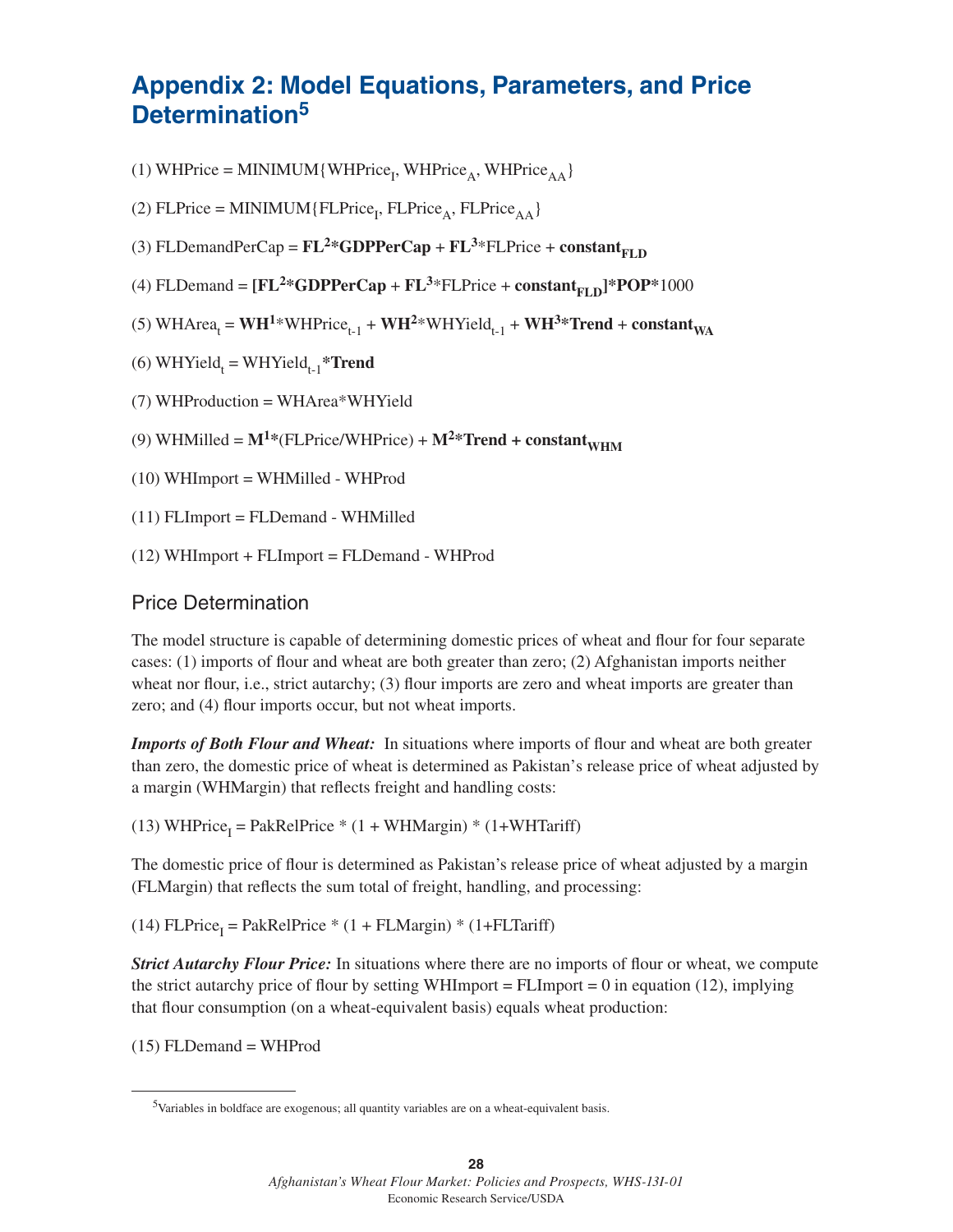#### Appendix table 1 **Variable list**

| Variable               | Description                             | Unit           | Base value |
|------------------------|-----------------------------------------|----------------|------------|
| <b>WHPrice</b>         | Afghan wheat price, real                | $US $/$ ton    | 341.4      |
| WHPrice $_{t-1}$       | Afghan wheat price, lagged one year     | $US $/$ ton    | 318        |
| <b>FLPrice</b>         | Afghan flour price, real                | $US $/$ ton    | 498.2      |
| <b>PakRelPrice</b>     | Pakistani release price of wheat, real  | $US $/$ ton    | 284.5      |
| WHMargin               | Wheat marketing margin                  | percent        | 9.1        |
| FLMargin               | Flour marketing margin                  | percent        | 59.2       |
| Mmargin                | <b>Milling Margin</b>                   | percent        | 1.5        |
| FLDemandPerCap         | Per capita consumption of flour         | kg / capita    | 189        |
| <b>GDPPerCap</b>       | Gross domestic product per capita, real | US \$ / capita | 517        |
| FLDemand               | Total flour consumption                 | 1,000 tons     | 5,700      |
| <b>POP</b>             | Population                              | millions       | 30         |
| Trend                  | Linear trend term                       |                | 11         |
| <b>WHArea</b>          | Wheat area harvested                    | 1,000 ha.      | 2,300      |
| WHYield                | Wheat yield                             | tons / ha.     | 1.61       |
| WHYield <sub>t-1</sub> | Wheat yield, lagged one year            | tons $/$ ha.   | 1.7        |
| <b>WHProduction</b>    | Wheat production                        | 1,000 tons     | 3,700      |
| <b>WHTariff</b>        | Tariff on wheat imports                 | percent        | 10         |
| <b>FLTariff</b>        | Tariff on flour imports                 | percent        | 10         |
| WHMilled               | Wheat milled in Afghanistan             | 1,000 tons     | 4,403      |
| FLImport               | Flour imports                           | 1,000 tons     | 1,297      |
| WHImport               | Wheat imports                           | 1,000 tons     | 703        |

Notes: WHMilled = domestic flour production. Base year for deflator set to 2010. Wheat imports (WHImport), flour imports (FLimport), and flour production (WHMilled) are computed from USDA PS&D database and IGC database. Flour consumption (FLDemand), flour imports (FLImport), and flour production are on a wheat-equivalent basis.

Sources: Area, yield, and production are from USDA PS&D database. Afghan prices of wheat and flour are from the U.N. World Food Programme's Price Analysis in Afghanistan (World Food Programme, 2011). GDP deflators, population, and GDP are from IMF (2011). Pakistani release price of wheat is from Agricultural Prices Commission, Government of Pakistan.

Substituting equation (4) into (15) we have,

(16)  $(FL^2GDPPerCap + FL^3FLPrice<sub>AA</sub> + constant<sub>FLD</sub>) * Pop *1000 = WHProd.$ 

(17)  $FL^2GDPPerCap + FL^3FLPrice<sub>AA</sub> + constant<sub>FLD</sub> = WHProd/(Pop*1000).$ 

(18) FL<sup>3</sup>FLPrice<sub>AA</sub> = WHProd/(Pop\*1000) - FL<sup>2</sup>GDPPerCap - constant<sub>FLD</sub>

Solving the above for the price of flour yields:

(19) FLPrice<sub>AA</sub> = [(WHProd/(Pop\*1000)) - FL<sup>2</sup>GDPPerCap - constant<sub>FLD</sub>] / FL<sup>3</sup>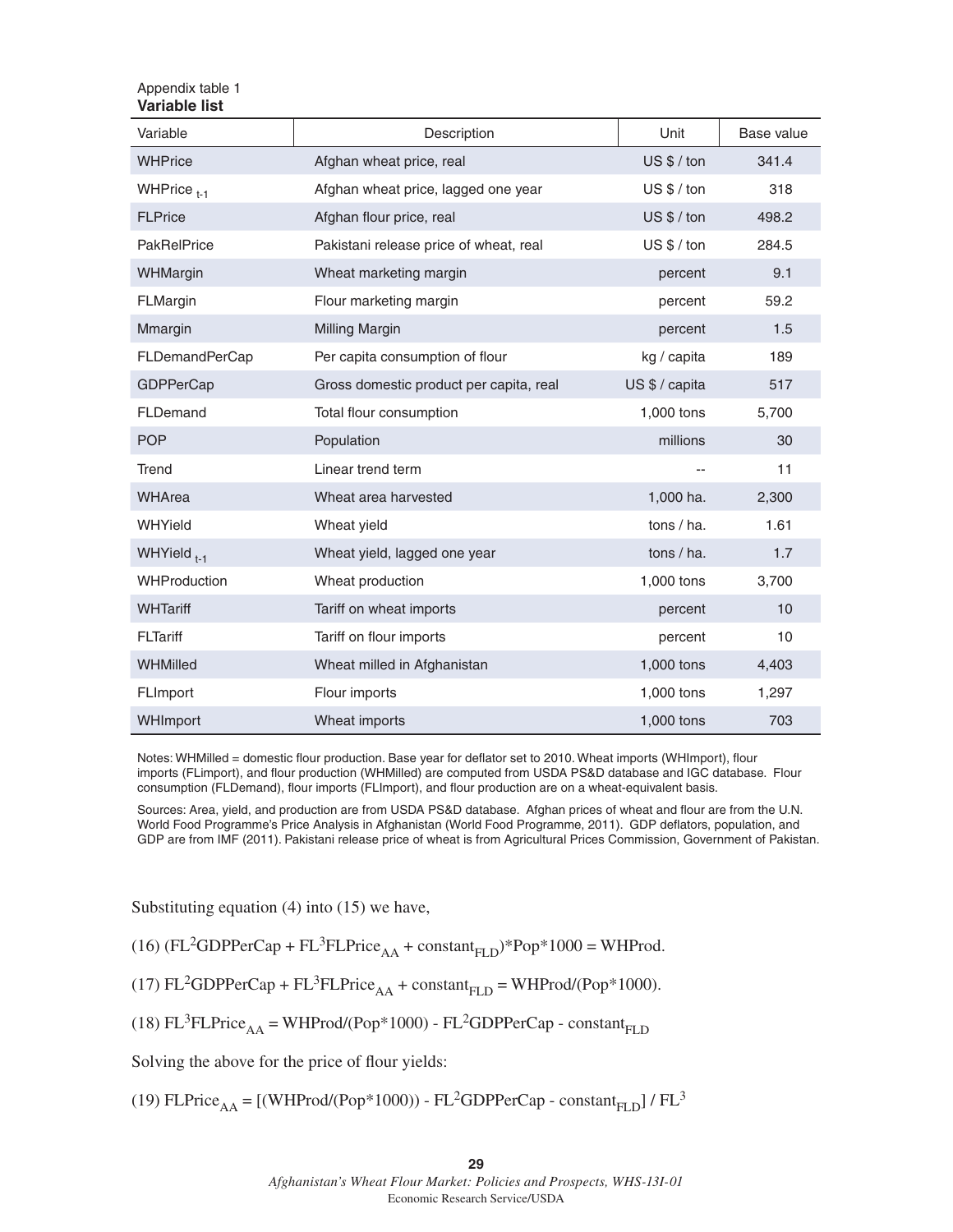#### Appendix table 2 **Parameters and elasticities for Afghanistan wheat model**

| Equation & coefficient                    | Elasticity | Parameter                |
|-------------------------------------------|------------|--------------------------|
| Per capita flour demand equation:         |            |                          |
| FLPrice (FL <sup>3</sup> )                | $-0.2$     | $-0.07582$               |
| GDPPerCap (FL <sup>2</sup> )              | 0.32       | 0.11816                  |
| Constant <sub>FLD</sub>                   | $- -$      | 175.478                  |
| Wheat area harvested equation:            |            |                          |
| WHPrice <sub>t-1</sub> (WH <sup>1</sup> ) | 0.20307    |                          |
| WHYield <sub>t-1</sub> (WH <sup>2</sup> ) | 0.41714    |                          |
| TREND (WH $3$ )                           |            | 0.01                     |
| Constant <sub>WA</sub>                    |            | 9.30490                  |
| Quantity of wheat milled equation:        |            |                          |
| FLPrice / WHPrice (M <sup>1</sup> )       |            | 6758759.243 <sup>a</sup> |
| TREND $(M2)$                              |            | 147396.3228              |
| $Constant_{WHM}$                          |            | -7059547.803             |

Source: Author.

aCoefficient of quantity milled with respect to price ratio does not equal coefficient of quantity milled with respect to an individual price, e.g., FLPrice.

*Strict Autarchy Price of Wheat:* In situations where there are no imports of wheat or flour, we compute the strict autarchy price of wheat by first setting WHImport=0 in equation (10), implying the quantity of wheat milled equals domestic production of wheat:

 $(20)$  WHMill = WHProd

Substituting equation (9) into the above we have,

(21)  $M^{1*}(FLPrice_{AA}/WHPrice_{AA}) + M^{2*}Trend + constant_{WHM} = WHProd.$ 

Solving the above for the price of wheat yields:

(22)  $M^{1*}(FLPrice_{AA}/WHPrice_{AA}) = -M^{2*}Trend - constant_{WHM} + WHProd.$ 

(23) WHPrice<sub>AA</sub> / M<sup>1</sup>\*FLPrice<sub>AA</sub> = 1 / [-M<sup>2</sup>\*Trend - constant<sub>WHM</sub> + WHProd]

(24) WHPrice<sub>AA</sub> = M<sup>1</sup>\*FLPrice<sub>AA</sub> / [-M<sup>2</sup>\*Trend - constant<sub>WHM</sub> + WHProd]

As shown above, the strict autarchy price of wheat is a function of the strict autarchy price of flour. Note that  $M<sup>1</sup>$  is positive because it reflects the impact of the flour milling margin on the quantity of wheat milled. Thus, increases in the autarchy price of flour (due to rising GDP, for instance) are passed through as rising wheat prices. The trend term in (24) reflects growth in the capacity to mill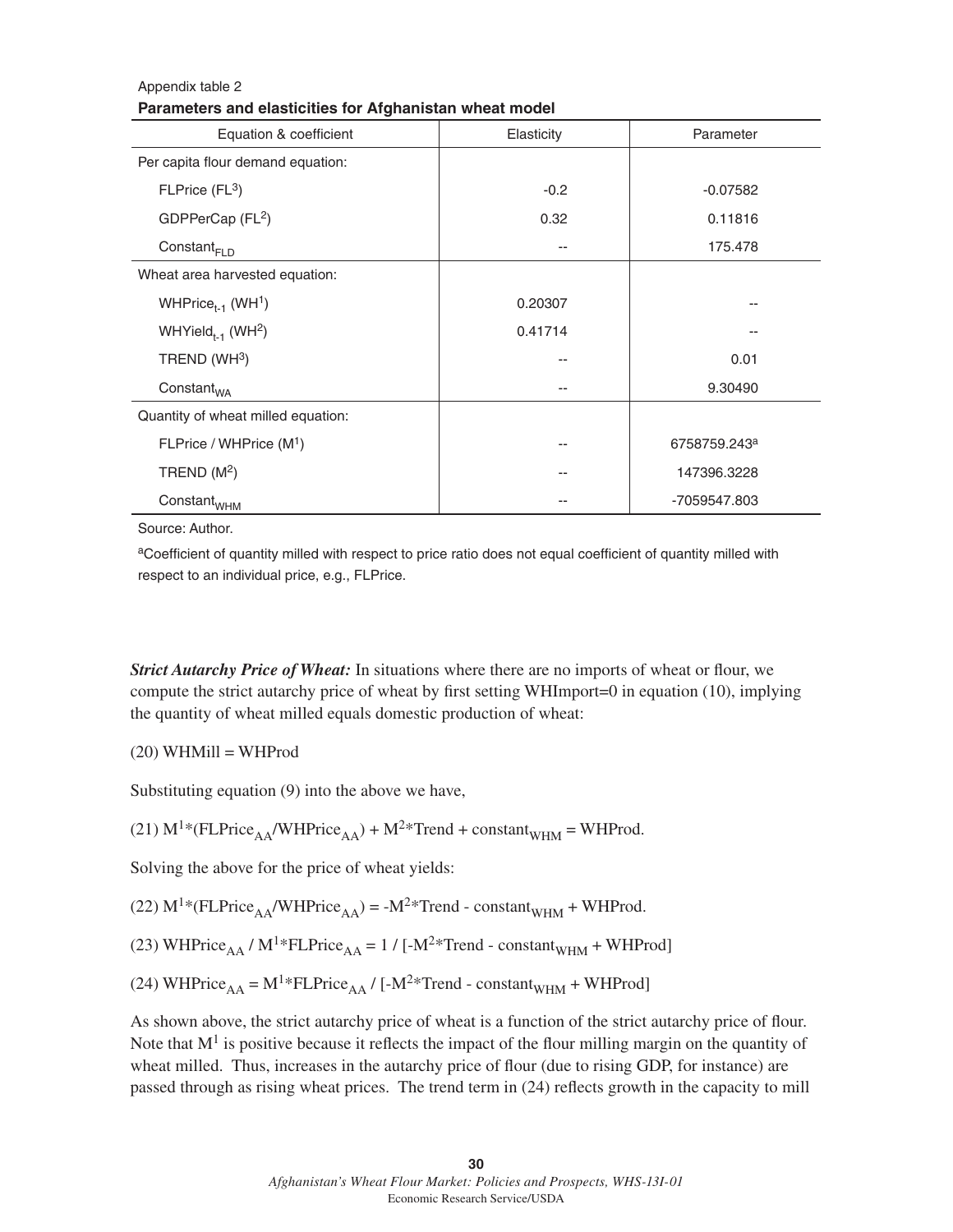wheat into flour as a result, for instance of improvements in energy supplies needed to run wheat mills and/or growth in physical mill capacity. An increase in the capacity to mill wheat into flour, captured by Trend in (24), will make the denominator smaller and hence the wheat price larger, thus benefiting Afghan farmers, all else equal. On the other hand, destruction of the milling sector (due to warfare, for instance) reduces wheat prices and harms farmers, all other things equal.

Substituting (19) into (24), we obtain:

(25) WHPrice<sub>AA</sub> = M<sup>1</sup>\*[[(WHProd/(Pop<sup>\*</sup>1000)) - FL<sup>2</sup>GDPPerCap - constant<sub>FLD</sub>] / FL<sup>3</sup>] /  $[-M^{2*}Trend - constant$ <sub>WHM</sub> + WHProd]

*Semi-Autarchy Flour Price:* There may be instances where Afghanistan imports wheat but not flour. This outcome may be a result of (a) relative prices, when the cost of importing wheat is low enough that it is not worthwhile to import the processed commodity (b) milling expansion leading to flour self-sufficiency, implying that Afghanistan replaces imported flour with imported wheat. Note that in this case, the import price of wheat influences the domestic price of flour. Accordingly, the Afghan flour price computed here is referred to as semi-autarchy rather than strict autarchy. To compute the semi-autarchy price of flour, we first set FLImport=0 in equation (11), implying that the quantity of wheat milled equals flour consumption:

 $(25)$  FLDemand = WHMill.

Substituting equations (4) and (9) into the above, we have,

(26) (FL<sup>2</sup>GDPPerCap + FL<sup>3</sup>FLPrice<sub>A</sub> + constant<sub>FLD</sub>)\*Pop\*1000

 $= M^{1*}(FLPrice_A/WHPricel) + M^{2*}Trend + constant<sub>WHM</sub>$ 

(27) FLPrice<sub>A</sub>(FL<sup>3\*</sup>Pop<sup>\*</sup>1000-M<sup>1</sup>/WHPriceI) + (FL<sup>2</sup>GDPPerCap + constant<sub>FLD</sub>)<sup>\*</sup>Pop<sup>\*</sup>1000

 $= M^{2*}$ Trend + constant<sub>WHM</sub>

(28) FLPrice<sub>A</sub>(FL<sup>3\*</sup>Pop<sup>\*</sup>1000-M<sup>1</sup>/WHPriceI)

 $= M^{2*}$ Trend + constant<sub>WHM</sub> - (FL<sup>2</sup>GDPPerCap + constant<sub>FLD</sub>)\*Pop\*1000

(29) FLPrice<sub>A</sub> =  $[M^{2*}Trend + constant_{WHM} - (FL^{2}GDPPerCap +$ 

constant<sub>FLD</sub>)\*Pop\*1000] / (FL<sup>3\*</sup>Pop\*1000-M<sup>1</sup>/WHPriceI)

**Semi-autarchy Wheat Price:** There may be instances where Afghanistan imports flour but not wheat, e.g., when the cost of importing flour is so low that it is not worthwhile to import and process wheat. Shocks that adversely affect Afghanistan's wheat milling sector may also lead to the replacement of imported wheat with imported flour. The Afghan wheat price computed here is referred to as semiautarchy rather than strict autarchy, since the import price of flour influences the domestic price of wheat. With imports of wheat set to zero in equation (10), the quantity of wheat domestically produced equals the quantity milled:

 $(30)$  WHMill = WHProd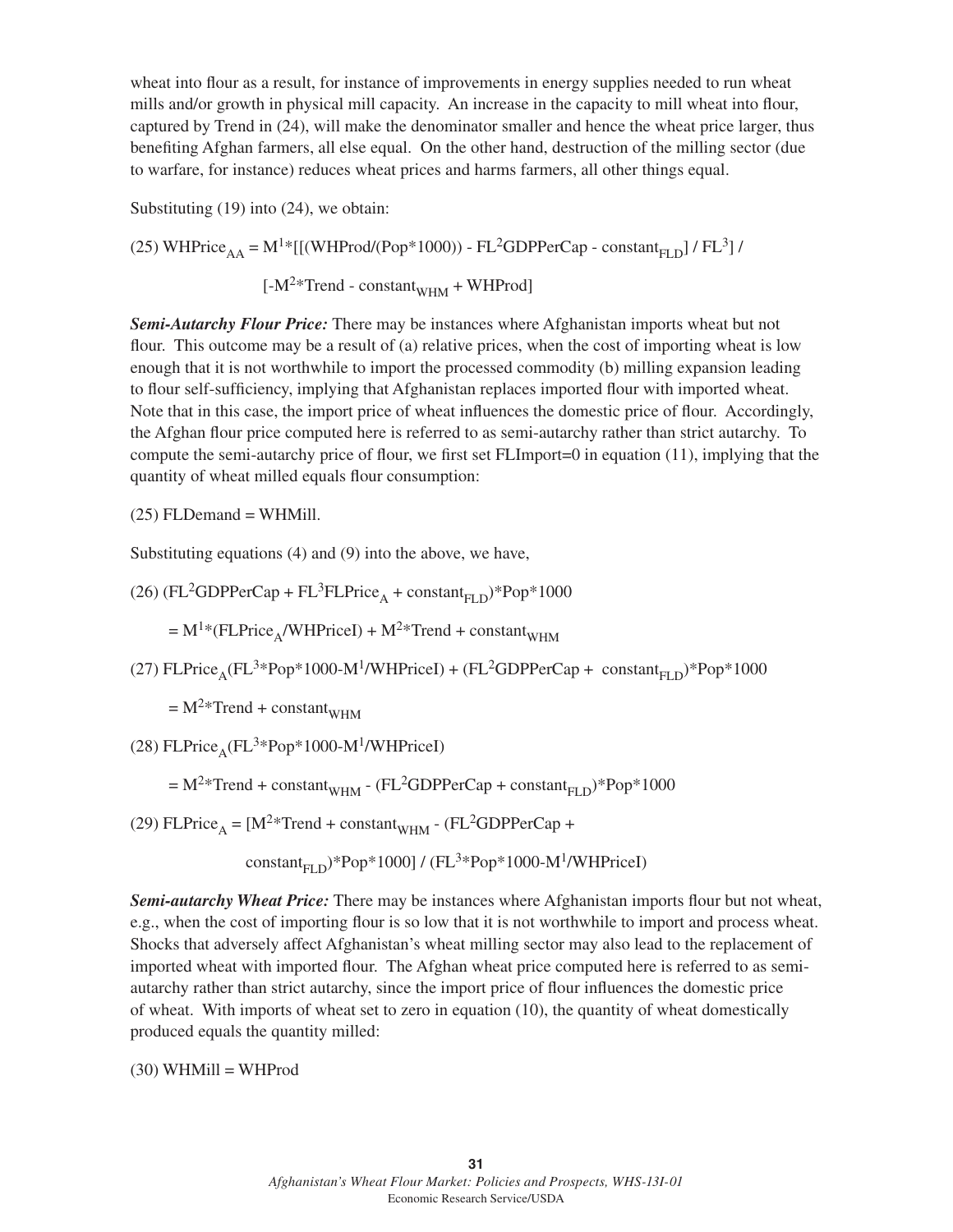Substituting equation (9) into the above we have,

(31)  $M^{1*}$ (FLPriceI/WHPrice<sub>A</sub>) +  $M^{2*}$ Trend + constant<sub>WHM</sub> = WHProd.

Solving the above for the price of wheat yields:

(32)  $M^{1*}$ (FLPriceI/WHPrice<sub>A</sub>) = - M<sup>2\*</sup>Trend - constant<sub>WHM</sub> + WHProd.

(33) WHPrice<sub>A</sub> / M<sup>1</sup>\*FLPriceI = 1 / [- M<sup>2</sup>\*Trend - constant<sub>WHM</sub> + WHProd.]

(34) WHPrice<sub>A</sub> = M<sup>1</sup>\*FLPriceI / [- M<sup>2</sup>\*Trend - constant<sub>WHM</sub> + WHProd.]

Switching to a higher flour tariff can result in higher semi-autarchy domestic wheat prices, once wheat imports have been eliminated; that is, higher wheat prices would come at the cost of consumers. The economic logic underlying this result is that flour prices and milling margins expand when the flour tariff rises, leading to an outward shift in the derived demand for the raw material and hence to an increase in the domestic wheat price above its initial autarchy level.

Appendix figure 2.1 illustrates an alternate scenario in which an increase in the flour tariff leads to higher domestic wheat prices and production, benefiting Afghan farmers. As shown in the upper panel, Afghan millers receive a tariff-adjusted border price of  $Pf(1+tf)$ , and the quantity of flour production is at Fp. Given a domestic flour price of  $Pf(1+tf)$ , demand for flour exceeds Afghan production, and imports are Fc – Fp. In this scenario, the wheat tariff has been set at a level that prevents imports. Thus, the tariff-adjusted border price PwB(1+tw) exceeds the autarchy price PwA. In this case, the prevailing domestic price is actually the autarchy price, PwA, implying that wheat production equals consumption  $(Wp = Wc)$  and imports are zero.

Now consider a sharp increase in the flour tariff, from  $Pf(1+tf)$  to  $Pf(1+tf')$  (upper panel). Consequently, flour imports are curtailed as the gap between domestic production and consumption of flour contracts to Fc'- Fp'. With increased domestic production of flour, the derived demand for wheat shifts outward substantially from Dw to Dw' (lower panel). The new (higher) autarchy price of wheat, PwA', is not operative because it exceeds the tariff-adjusted border price of PwB(1+tw) the latter is now the prevailing domestic price. Afghan wheat farmers are now faced with stronger price incentives since the currently prevailing domestic price exceeds the original autarchy price, i.e.,  $PwB(1+tw) > PwA$ . Afghan wheat farmers benefit from the increased flour tariff and domestic wheat output expands. Nevertheless, Afghan production falls short of demand, and the country shifts to being an importer of wheat, where imports are given as  $\text{Wc'} - \text{Wp'}$ .

## Sensitivity Analyses

We gauge the sensitivity of the projections by changing the magnitude of key behavioral parameters. The largest impacts on the model results stem from (a) changes to the value of  $M<sup>1</sup>$ , which captures the impact of the milling margin on the quantity of wheat milled and (b) changes to  $FL^2$ , the income elasticity of demand for flour. For example if  $M<sup>1</sup>$  is increased by 10 percent, wheat imports in the terminal year of the Reference scenario decrease to 899.2 thousand MT, which is 4.75 percent lower than the figure reported in table 4. The impacts on the other variables are relatively small—the quantity of wheat milled changes by less than  $1$  percent  $(-0.78$  percent) and flour imports rise by 1.3 percent. As expected, combined wheat and flour imports are unchanged, as are domestic wheat production and flour consumption. In Scenario II, the impact of increasing  $M<sup>1</sup>$  by 10 percent is most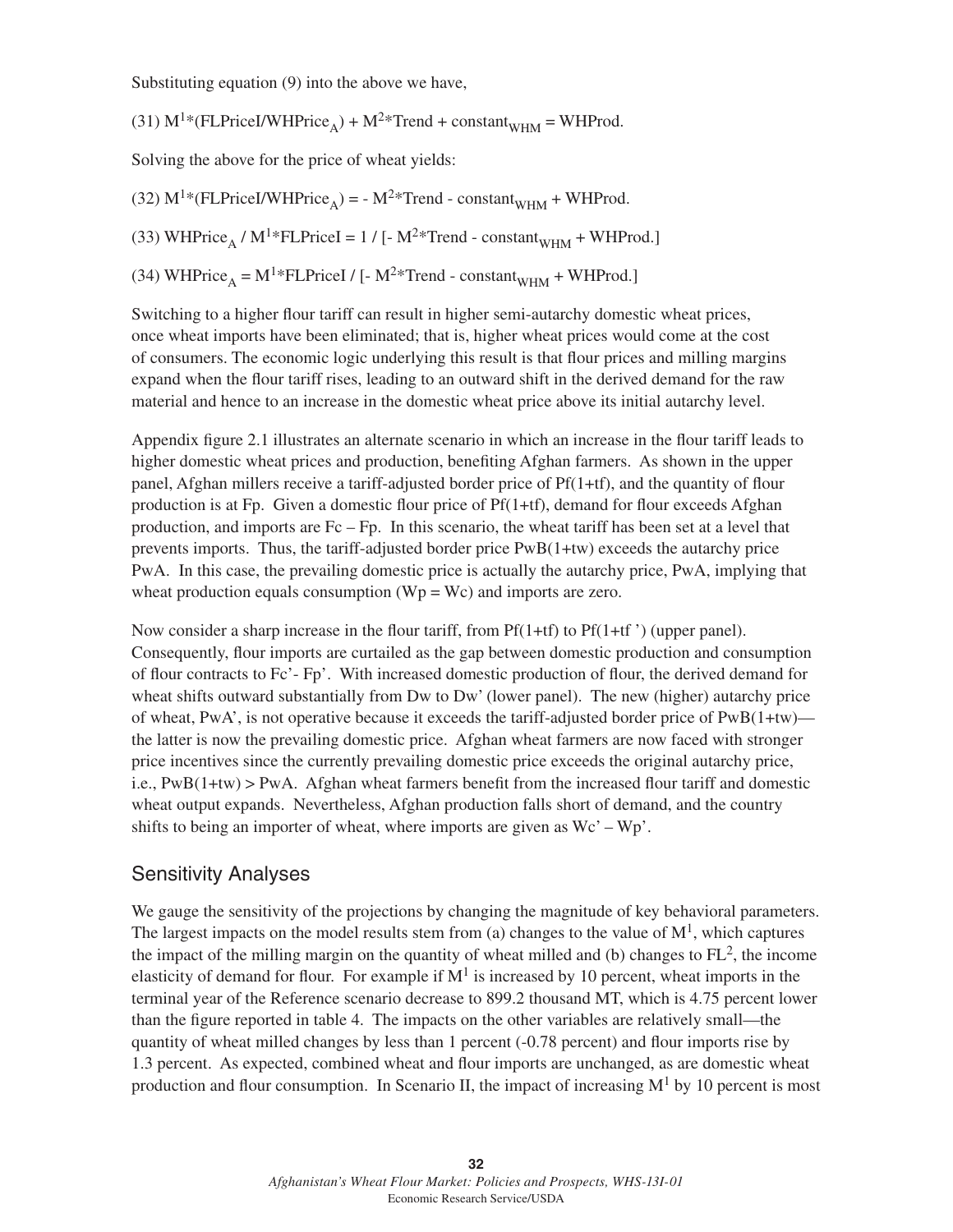#### Appendix figure 2.1 **A Combination of flour and wheat tariffs benefits farmers**



Source: Author.

pronounced for flour and wheat imports, which decrease (rise) by 4.7 percent (3.9 percent). The quantity of wheat milled rises relatively little (1.3 percent), and combined wheat and flour imports are unchanged, as are domestic wheat production and flour consumption. In Scenarios III and IV, the impacts are small, with no variable changing by more that 1.3 percent. In all scenarios, when the income elasticity  $FL^2$  in the flour demand equation is increased by 10 percent, the largest impact is on flour imports. Flour imports rise by 3.78 percent, 6.89 percent, 2.96 percent, and 4.25 percent in Scenarios I, II, III, and IV, respectively.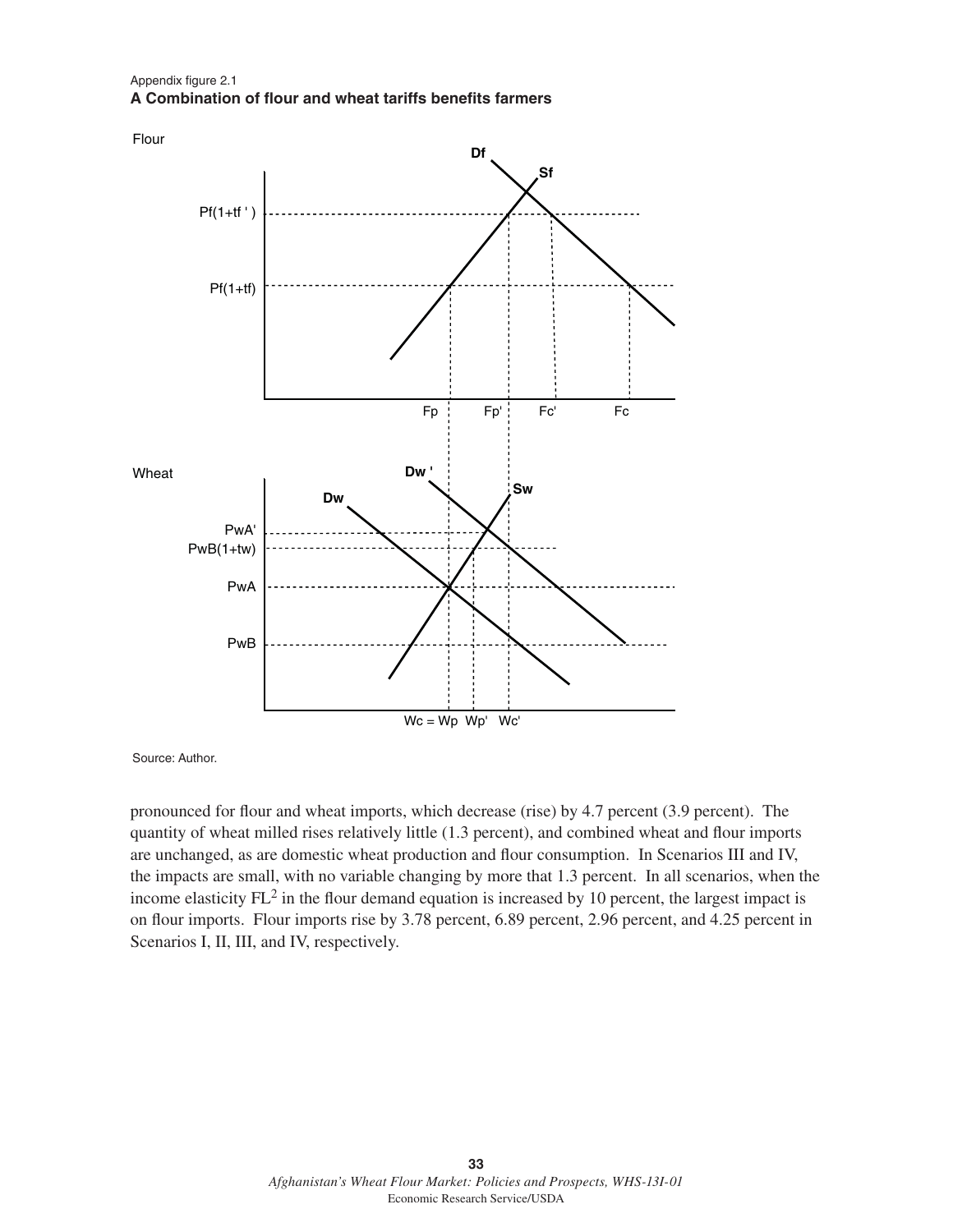# **Appendix 3: Data Sources and Uncertainties**

There is considerable uncertainty surrounding estimates of population, production, consumption, and trade flows for Afghanistan. Total population estimates are approximations, since large segments of the population flow in and out of the country, including the seasonal movement of nomadic tribes into Pakistan and the large return of refugees in 2002-04, both of which were difficult to count accurately.

The Food and Agriculture Organization (FAO) and the World Food Programme (WFP) develop crop production estimates for Afghanistan, working under adverse conditions of war, rural insecurity, and poor transport infrastructure, while also coping with tight budget and time constraints. Government data at the provincial level are limited, and this further increases the difficulties of quantifying crop production for Afghanistan as a whole (Chabot and Dorosh, 2007). From 2000 forward, Afghan wheat production estimates from FAO are strongly correlated with USDA Production, Supply and Distribution (PSD) data. This report uses PSD data, since this source provides data through 2008 as well as estimates for 2009.

Estimates of trade flows are uncertain—reliable independent customs data on Afghanistan's wheat imports are not available (Chabot and Dorosh, 2007), and there is a great deal of unofficial crossborder trade. USDA PSD online database may provide the best estimates of (combined) wheat and flour imports. Based on Foreign Agricultural Service (FAS) Global Agriculture Information Network (GAIN) reports as well as conversations with FAS Agricultural Specialists from Islamabad, market sources are utilized to account for official and unofficial trade in the USDA PSD import numbers for wheat and flour. Although trade figures are uncertain, various sources such as FAS GAIN reports, United States Agency for International Development (USAID), the United Nations World Food Programme, and the World Trade Atlas agree that Pakistan is the dominant supplier of wheat (primarily in the form of flour) to Afghanistan. Kazakhstan ranks a distant second in most years, but revised trade data indicate a significant increase in 2008/09 Kazakh wheat and flour exports to Afghanistan that moderated the drop in Afghan consumption.

Afghanistan's production of flour (on a wheat-equivalent basis) is computed as the sum of domestic wheat production and wheat imports, assuming that all imported wheat is milled. Although USDA PSD likely provides the most reliable trade quantities, it has the disadvantage of aggregating wheat and flour into a single import figure. In contrast, FAOSTAT reports wheat and flour imports as separate commodities. To arrive at an internally consistent estimate of wheat imports, we first compute the ratio of wheat versus flour imports, relying on FAOSTAT data up to 2008/09. This ratio is then used to decompose the USDA PSD trade data into separate figures for wheat and flour imports. For years after 2008/09, we compute the ratio of wheat versus flour imports, relying on data from International Grains Council (IGC). This ratio is used to decompose the USDA PSD trade data into separate figures for wheat and flour imports. Flour consumption can then computed as sum of domestic flour production and flour imports.

This report uses price data collected by the World Food Programme (WFP) in the six major cities of Afghanistan: Kabul (the capital), Kandahar in the Southwest, Hirat in the West, Mazar-e-Sharif in the Northern province of Balkh, Fayzabad in Badakhshan province at the Northeast, and Jalalabad in the Eastern province of Nangarhar. WFP price data are useful for evaluating the affordability of food for low-income segments of the population. By design, the data series represents the lowest priced food varieties available in urban bazaars. Consequently, the average retail prices in these